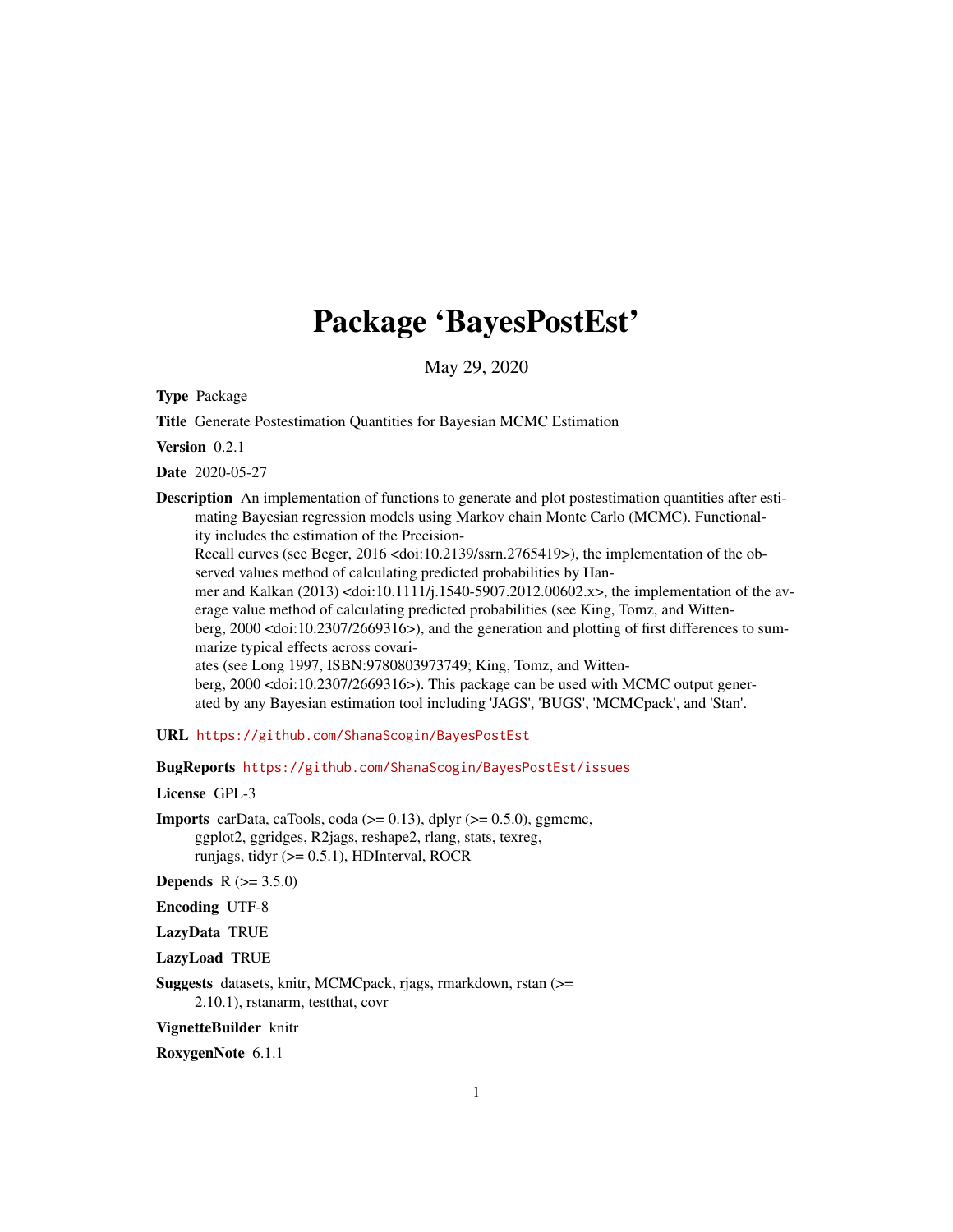<span id="page-1-0"></span>SystemRequirements JAGS (http://mcmc-jags.sourceforge.net)

NeedsCompilation no

Author Johannes Karreth [aut] (<https://orcid.org/0000-0003-4586-7153>), Shana Scogin [aut, cre] (<https://orcid.org/0000-0002-7801-853X>), Rob Williams [aut] (<https://orcid.org/0000-0001-9259-3883>), Andreas Beger [aut] (<https://orcid.org/0000-0003-1883-3169>), Myunghee Lee [ctb], Neil Williams [ctb]

Maintainer Shana Scogin <shanarscogin@gmail.com>

Repository CRAN

Date/Publication 2020-05-28 23:50:02 UTC

# R topics documented:

|       | 3              |
|-------|----------------|
|       | $\overline{4}$ |
|       | -5             |
|       | $\tau$         |
|       |                |
|       |                |
|       |                |
|       |                |
|       |                |
|       |                |
|       |                |
|       |                |
|       |                |
|       |                |
|       |                |
|       |                |
|       |                |
| Index | 33             |

BayesPostEst *BayesPostEst*

# Description

BayesPostEst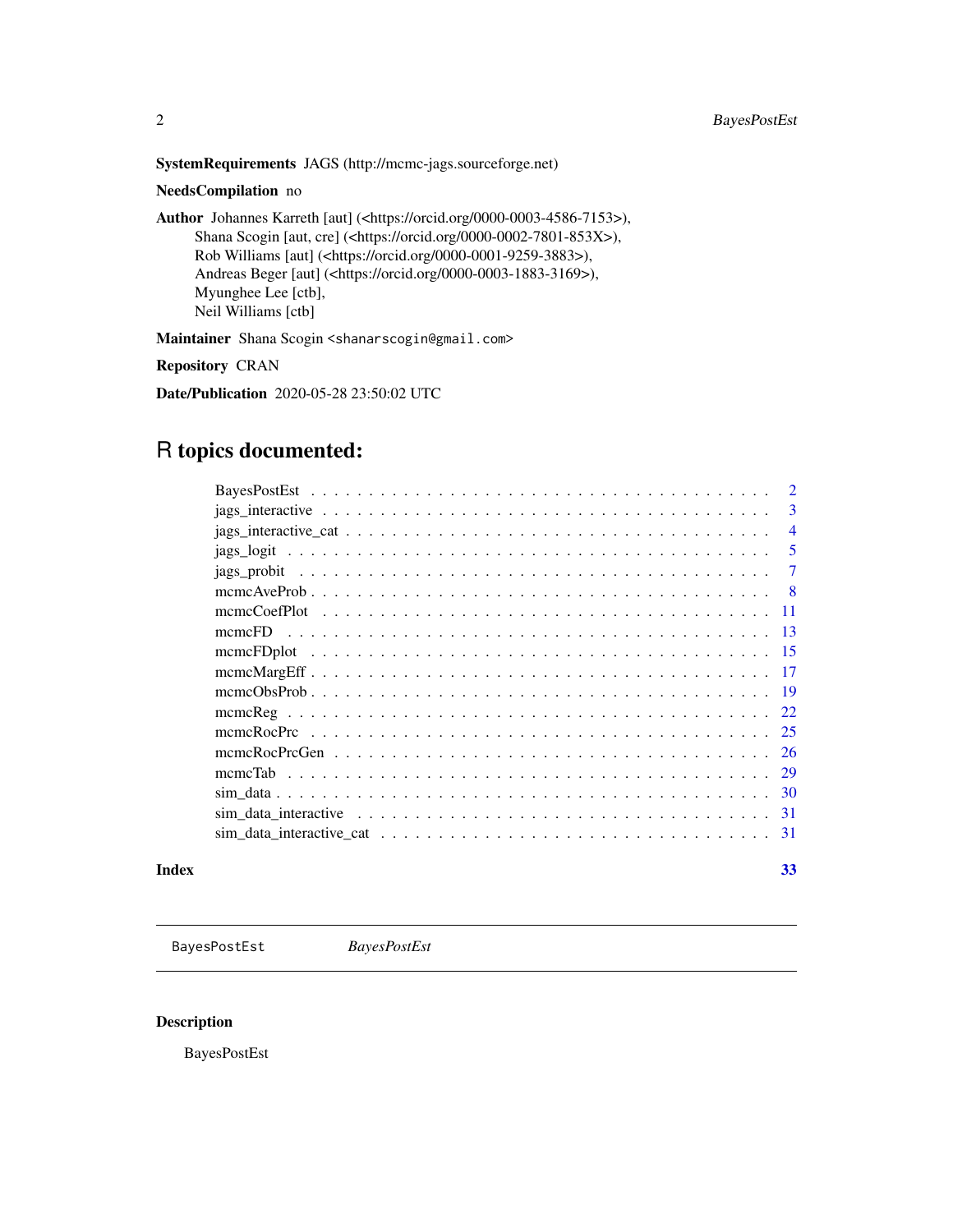# <span id="page-2-0"></span>jags\_interactive 3

#### BayesPostEst functions

This package currently has seven main functions

- mcmcAveProb()
- mcmcObsProb()
- mcmcFD()
- mcmcFDplot()
- mcmcRocPrc()
- mcmcTab()
- mcmcReg()

These functions can be used to generate and plot postestimation quantities after estimating Bayesian regression models using MCMC. The package combines functions written originally for Johannes Karreth's workshop on Bayesian modeling at the ICPSR Summer program. For now, the package focuses mostly on generalized linear regression models for binary outcomes (logistic and probit regression). The vignette for this package has a walk-through of each function in action. Please refer to that to get an overview of all the functions, or visit the documentation for a specific function of your choice. Johannes Karreth's website (http://www.jkarreth.net) also has resources for getting started with Bayesian analysis, fitting models, and presenting results.

jags\_interactive *Fitted JAGS interactive linear model*

#### Description

A fitted JAGS linear model with interaction term generated with [R2jags::jags()]. See the example code below for how it was created. Used in examples and for testing.

#### Usage

jags\_interactive

### Format

A class "rjags" object created by [R2jags::jags()]

```
data("sim_data_interactive")
## formatting the data for jags
datjags <- as.list(data)
datjags$N <- length(datjags$Y)
## creating jags model
```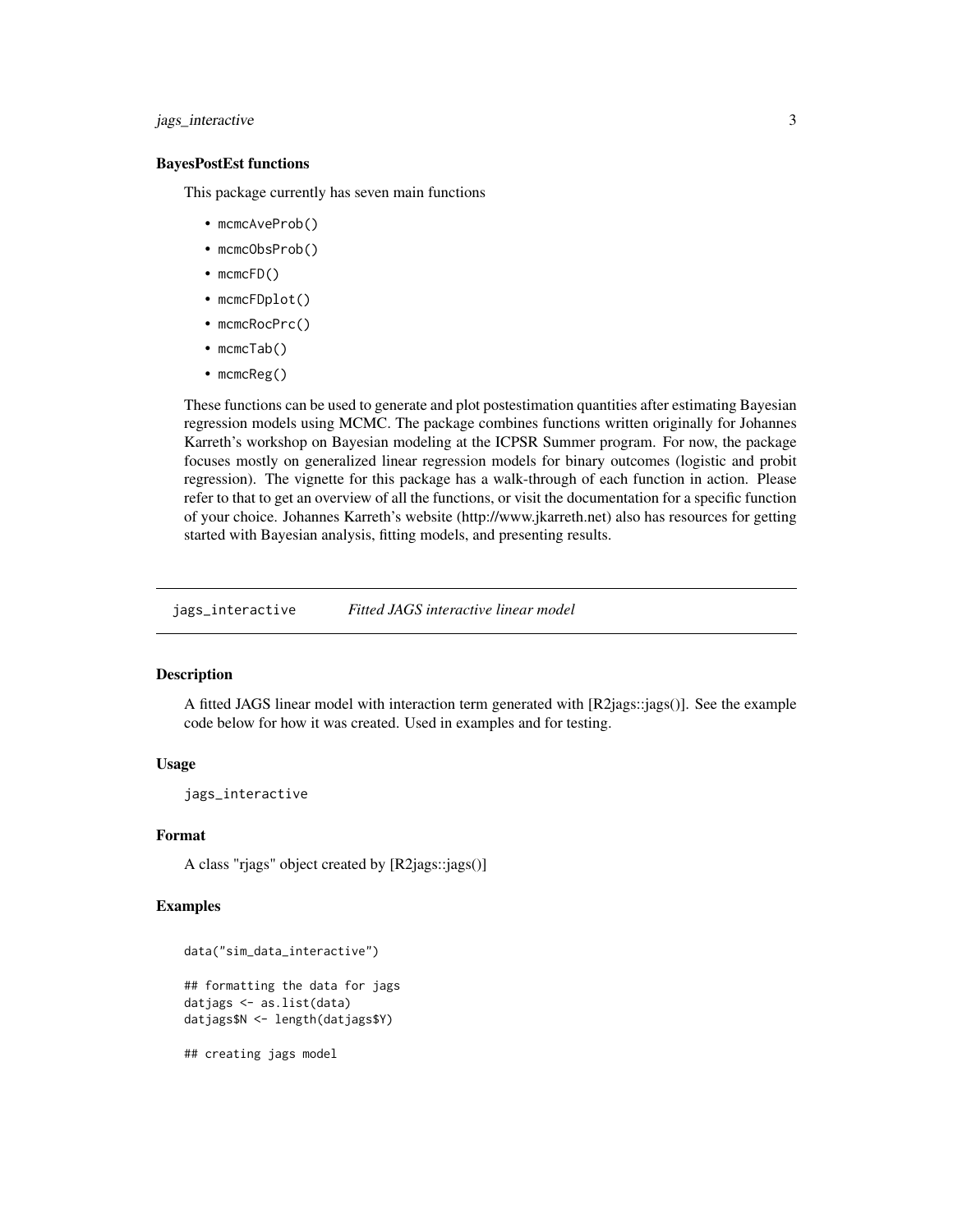```
model <- function() {
  for(i in 1:N){
   Y[i] ~ dnorm(mu[i], sigma) ## Bernoulli distribution of y_i
   mu[i] <- b[1] +
     b[2] * X1[i] +
     b[3] * X2[i] +
     b[4] * X1[i] * X2[i]}
  for(j in 1:4){
   b[j] ~ dnorm(0, 0.001) ## Use a coefficient vector for simplicity
  }
  sigma ~ dexp(1)
}
params \leq -c("b")inits1 <- list("b" = rep(0, 4))
inits2 <- list("b" = rep(0, 4))
inits <- list(inits1, inits2)
## fitting the model with R2jags
set.seed(123)
jags_interactive <- R2jags::jags(data = datjags, inits = inits,
                                 parameters.to.save = params, n.chains = 2,
                                 n.iter = 2000, n.burnin = 1000,
                                 model.file = model)
```
jags\_interactive\_cat *Fitted JAGS interactive linear model with categorical moderator*

#### Description

A fitted JAGS linear model with interaction term generated with [R2jags::jags()]. See the example code below for how it was created. Used in examples and for testing.

# Usage

jags\_interactive\_cat

# Format

A class "rjags" object created by [R2jags::jags()]

<span id="page-3-0"></span>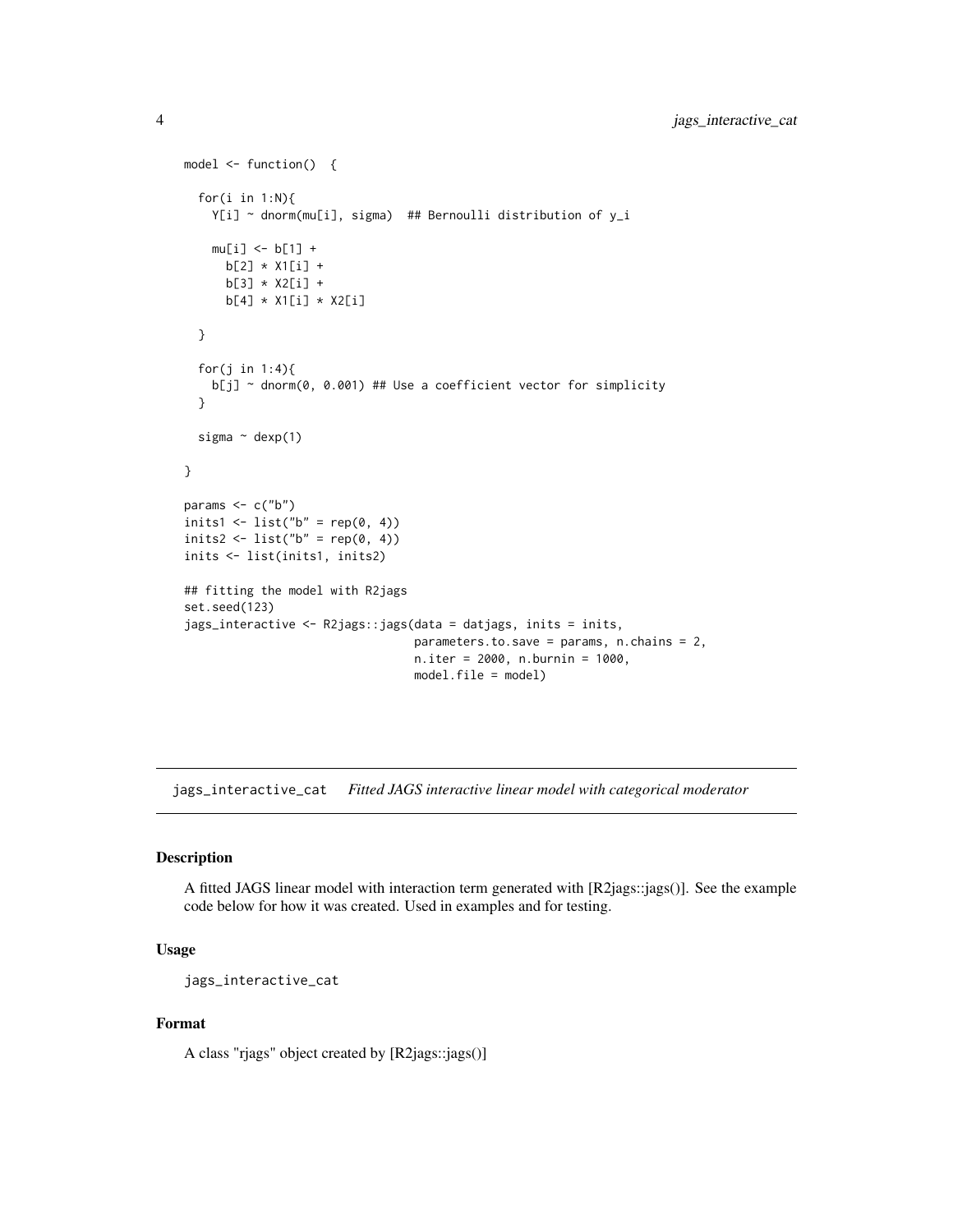#### <span id="page-4-0"></span>jags\_logit 5

#### Examples

```
data("sim_data_interactive_cat")
## formatting the data for jags
datjags <- as.list(data)
datjags$N <- length(datjags$Y)
## creating jags model
model <- function() {
  for(i in 1:N){
   Y[i] ~ dnorm(mu[i], sigma) ## Bernoulli distribution of y_i
   mu[i] < -b[1] +b[2] * X1[i] +
     b[3] * X3[i] +b[4] * X1[i] * X3[i]
  }
  for(j in 1:4){
   b[j] ~ dnorm(0, 0.001) ## Use a coefficient vector for simplicity
  }
  sigma ~\sim dexp(1)
}
params \leq -c("b")inits1 <- list("b" = rep(0, 4))
inits2 <- list("b" = rep(0, 4))
inits <- list(inits1, inits2)
## fitting the model with R2jags
set.seed(123)
jags_interactive_cat <- R2jags::jags(data = datjags, inits = inits,
                                     parameters.to.save = params, n.chains = 2,
                                     n.iter = 2000, n.burnin = 1000,
                                     model.file = model)
```
jags\_logit *Fitted JAGS logit model*

#### Description

A fitted JAGS logit model generated with [R2jags::jags()]. See the example code below for how it was created. Used in examples and for testing.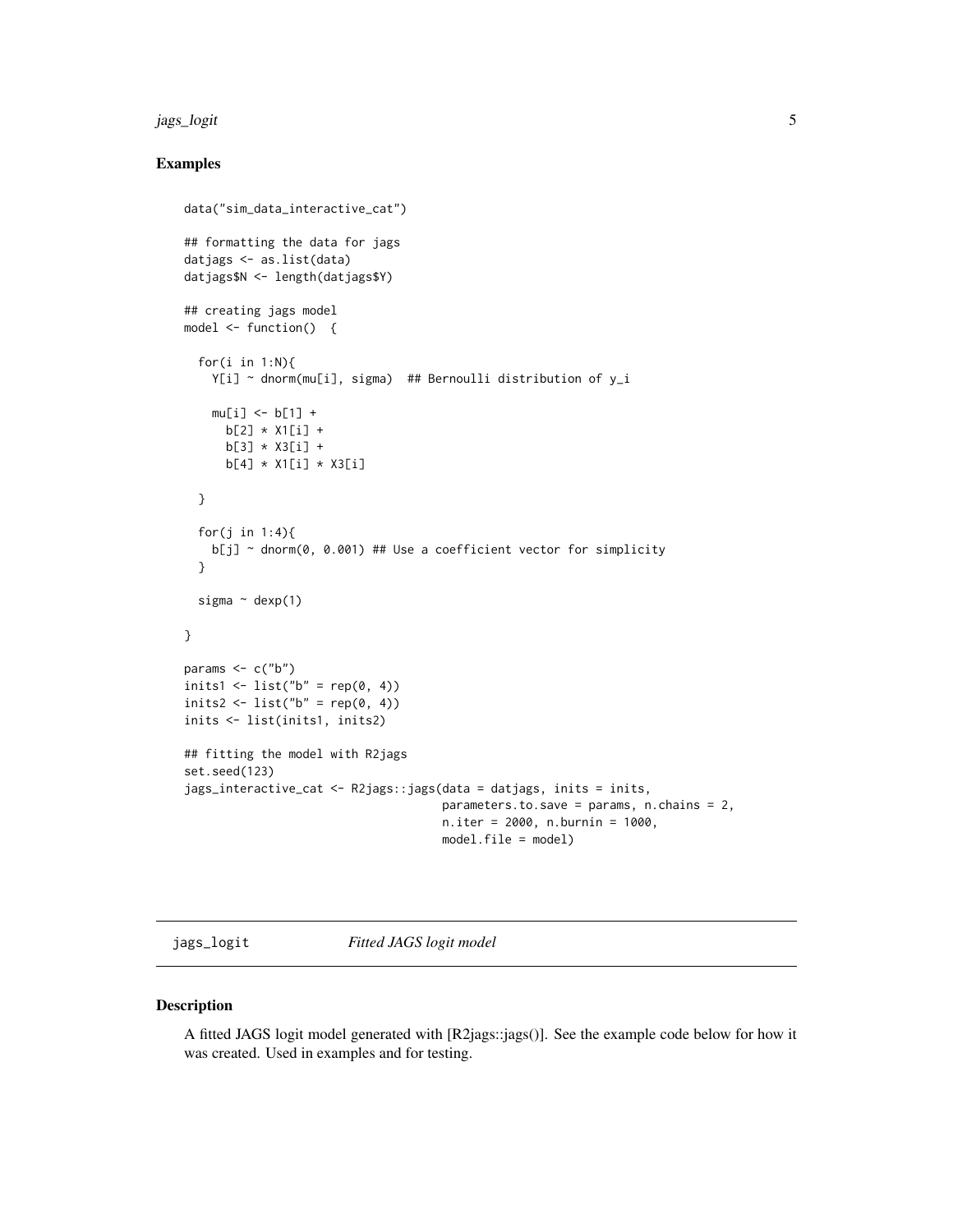#### Usage

jags\_logit

# Format

A class "rjags" object created by [R2jags::jags()]

```
data("sim_data")
## formatting the data for jags
datjags <- as.list(data)
datjags$N <- length(datjags$Y)
## creating jags model
model <- function() {
  for(i in 1:N){
   Y[i] ~ dbern(p[i]) ## Bernoulli distribution of y_i
      logit(p[i]) <- mu[i] ## Logit link function
     mu[i] < -b[1] +b[2] * X1[i] +
       b[3] \times X2[i]}
  for(j in 1:3){
   b[j] ~ dnorm(0, 0.001) ## Use a coefficient vector for simplicity
  }
}
params \leq c("b")
inits1 <- list("b" = rep(0, 3))
inits2 <- list("b" = rep(0, 3))
inits <- list(inits1, inits2)
## fitting the model with R2jags
set.seed(123)
jags_logit <- R2jags::jags(data = datjags, inits = inits,
                        parameters.to.save = params, n.chains = 2,
                        n.iter = 2000, n.burnin = 1000, model.file = model)
```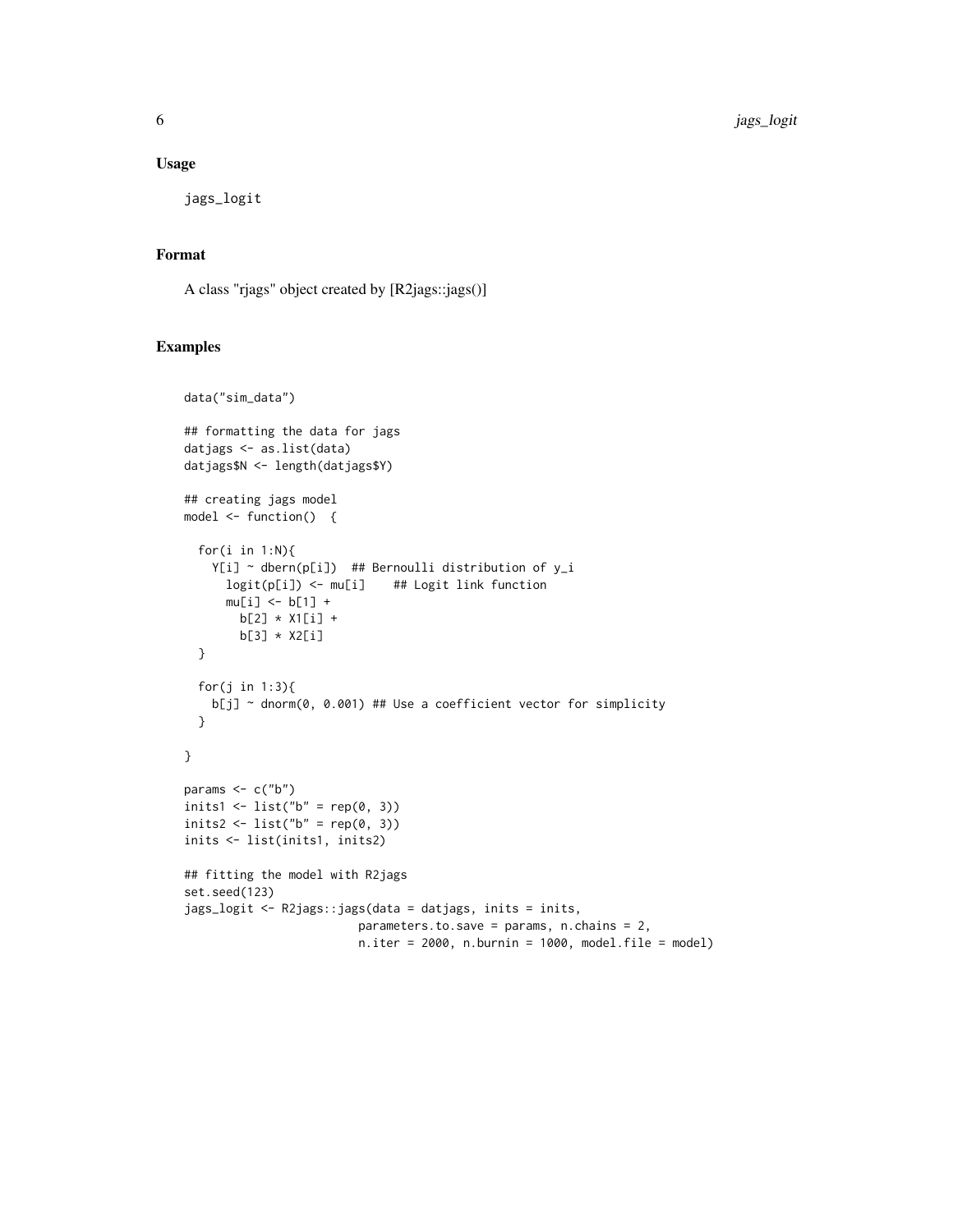<span id="page-6-0"></span>

#### Description

A fitted JAGS probit model generated with [R2jags::jags()]. See the example code below for how it was created. Used in examples and for testing.

#### Usage

jags\_probit

#### Format

A class "rjags" object created by [R2jags::jags()]

```
data("sim_data")
## formatting the data for jags
datjags <- as.list(data)
datjags$N <- length(datjags$Y)
## creating jags model
model <- function() {
  for(i in 1:N){
   Y[i] ~ dbern(p[i]) ## Bernoulli distribution of y_i
      probit(p[i]) \leq mufij ## Update with probit link function
      mu[i] <- b[1] +
        b[2] * X1[i] +
        b[3] * X2[i]
  }
  for(j in 1:3){
   b[j] ~ dnorm(0, 0.001) ## Use a coefficient vector for simplicity
  }
}
params <- c("b")
inits1 \leftarrow list("b" = rep(0, 3))inits2 <- list("b" = rep(0, 3))
inits <- list(inits1, inits2)
## fitting the model with R2jags
set.seed(123)
jags_probit <- R2jags::jags(data = datjags, inits = inits,
```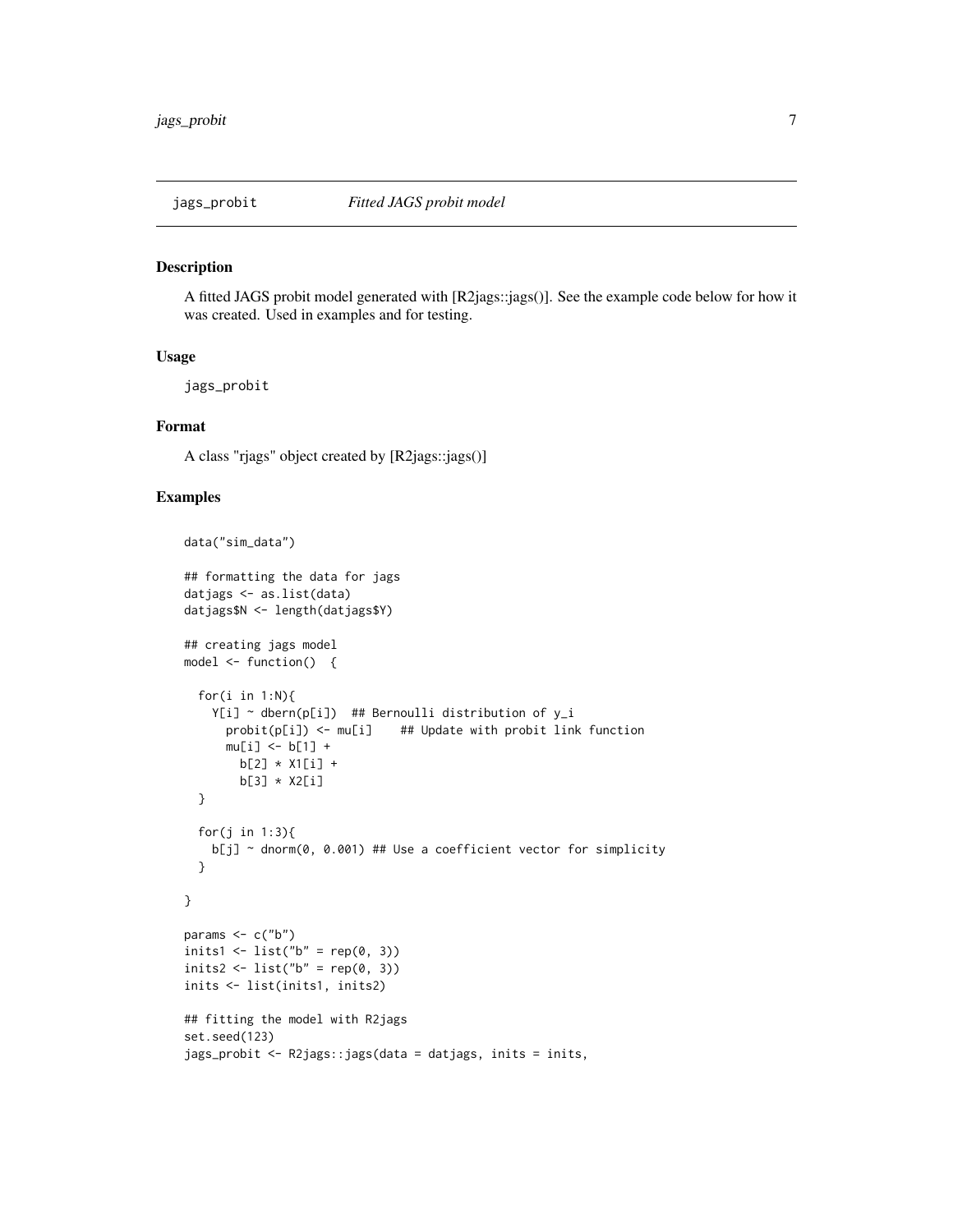<span id="page-7-0"></span>8 mcmcAveProb

```
parameters.to.save = params, n.chains = 2,
n.iter = 2000, n.burnin = 1000, model.file = model)
```
mcmcAveProb *Predicted Probabilities using Bayesian MCMC estimates for the "Average" Case*

# Description

This function calculates predicted probabilities for "average" cases after a Bayesian logit or probit model. As "average" cases, this function calculates the median value of each predictor. For an explanation of predicted probabilities for "average" cases, see e.g. King, Tomz & Wittenberg (2000, American Journal of Political Science 44(2): 347-361).

#### Usage

mcmcAveProb(modelmatrix, mcmcout, xcol, xrange, xinterest, link = "logit", ci = c(0.025, 0.975), fullsims = FALSE)

# Arguments

| modelmatrix | model matrix, including intercept (if the intercept is among the parameters esti-<br>mated in the model). Create with model.matrix(formula, data). Note: the order<br>of columns in the model matrix must correspond to the order of columns in the<br>matrix of posterior draws in the mcmcout argument. See the mcmcout argument<br>for more.                                                                                                                                                                                                                                                                                                                                                                                                                                                                                            |
|-------------|--------------------------------------------------------------------------------------------------------------------------------------------------------------------------------------------------------------------------------------------------------------------------------------------------------------------------------------------------------------------------------------------------------------------------------------------------------------------------------------------------------------------------------------------------------------------------------------------------------------------------------------------------------------------------------------------------------------------------------------------------------------------------------------------------------------------------------------------|
| mcmcout     | posterior distributions of all logit coefficients, in matrix form. This can be cre-<br>ated from rstan, MCMCpack, R2jags, etc. and transformed into a matrix using<br>the function as.mcmc() from the coda package for jags class objects, as.matrix()<br>from base R for mcmc, mcmc.list, stanreg, and stanfit class objects, and<br>object\$sims.matrix for bugs class objects. Note: the order of columns in this<br>matrix must correspond to the order of columns in the model matrix. One can<br>do this by examining the posterior distribution matrix and sorting the variables<br>in the order of this matrix when creating the model matrix. A useful function<br>for sorting column names containing both characters and numbers as you create<br>the matrix of posterior distributions is mixedsort() from the gtools package. |
| xcol        | column number of the posterior draws (mcmcout) and model matrices that cor-<br>responds to the explanatory variable for which to calculate associated $Pr(y = 1)$ .<br>Note that the columns in these matrices must match.                                                                                                                                                                                                                                                                                                                                                                                                                                                                                                                                                                                                                 |
| xrange      | name of the vector with the range of relevant values of the explanatory variable<br>for which to calculate associated $Pr(y = 1)$ .                                                                                                                                                                                                                                                                                                                                                                                                                                                                                                                                                                                                                                                                                                        |
| xinterest   | semi-optional argument. Name of the explanatory variable for which to calcu-<br>late associated $Pr(y = 1)$ . If xcol is supplied, this is not needed. If both are<br>supplied, the function defaults to xcol and this argument is ignored.                                                                                                                                                                                                                                                                                                                                                                                                                                                                                                                                                                                                |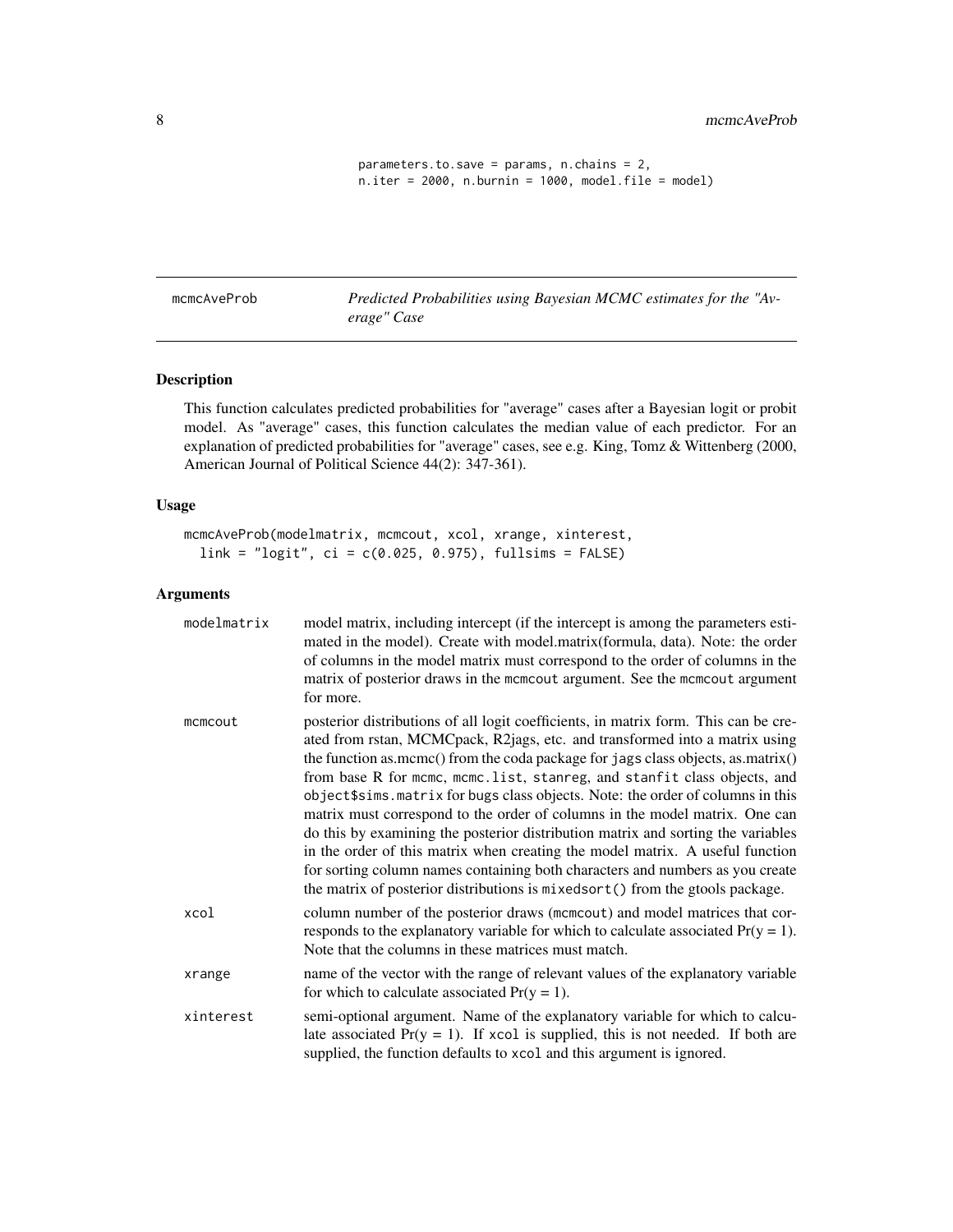# mcmcAveProb 9

| link     | type of generalized linear model; a character vector set to "logit" (default) or<br>"probit".                                                                                                                              |
|----------|----------------------------------------------------------------------------------------------------------------------------------------------------------------------------------------------------------------------------|
| сi       | the bounds of the credible interval. Default is $c(0.025, 0.975)$ for the 95%<br>credible interval.                                                                                                                        |
| fullsims | logical indicator of whether full object (based on all MCMC draws rather than<br>their average) will be returned. Default is FALSE. Note: The longer xrange is,<br>the larger the full output will be if TRUE is selected. |

#### Details

This function calculates predicted probabilities for "average" cases after a Bayesian logit or probit model. For an explanation of predicted probabilities for "average" cases, see e.g. King, Tomz & Wittenberg (2000, American Journal of Political Science 44(2): 347-361)

#### Value

if fullsims = FALSE (default), a tibble with 4 columns:

- x: value of variable of interest, drawn from xrange
- median\_pp: median predicted  $Pr(y = 1)$  when variable of interest is set to x, holding all other predictors to average (median) values
- lower\_pp: lower bound of credible interval of predicted probability at given x
- upper\_pp: upper bound of credible interval of predicted probability at given x

if fullsims = TRUE, a tibble with 3 columns:

- Iteration: number of the posterior draw
- x: value of variable of interest, drawn from xrange
- pp: average predicted  $Pr(y = 1)$  when variable of interest is set to x, holding all other predictors to average (median) values

#### References

King, Gary, Michael Tomz, and Jason Wittenberg. 2000. "Making the Most of Statistical Analyses: Improving Interpretation and Presentation." American Journal of Political Science 44 (2): 347–61. http://www.jstor.org/stable/2669316

```
## simulating data
set.seed(123456)
b0 <- 0.2 # true value for the intercept
b1 <- 0.5 # true value for first beta
b2 <- 0.7 # true value for second beta
n <- 500 # sample size
X1 <- runif(n, -1, 1)
X2 \le runif(n, -1, 1)
```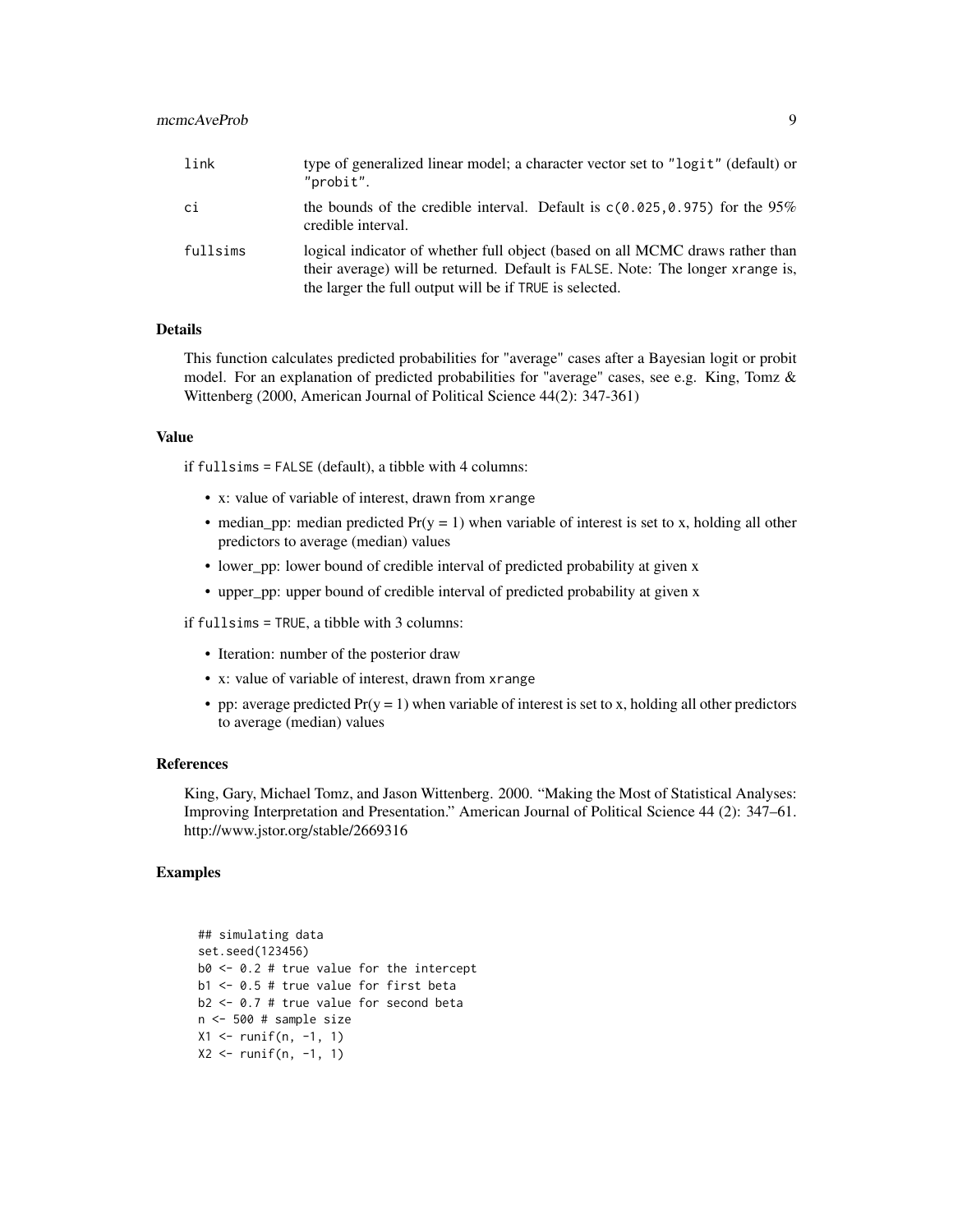```
Z \le - b0 + b1 * X1 + b2 * X2
  pr \leftarrow 1 / (1 + exp(-Z)) # inv logit function
  Y <- rbinom(n, 1, pr)
  data <- data.frame(cbind(X1, X2, Y))
  ## formatting the data for jags
  datjags <- as.list(data)
  datjags$N <- length(datjags$Y)
  ## creating jags model
  model <- function() {
  for(i in 1:N){
   Y[i] \sim dbern(p[i]) ## Bernoulli distribution of y_i
   logit(p[i]) <- mu[i] ## Logit link function
   mu[i] <- b[1] +
     b[2] * X1[i] +
      b[3] * X2[i]
  }
  for(j in 1:3){
   b[j] ~ dnorm(0, 0.001) ## Use a coefficient vector for simplicity
  }
}
params \leq c("b")
inits1 <- list("b" = rep(0, 3))
inits2 <- list("b" = rep(0, 3))
inits <- list(inits1, inits2)
## fitting the model with R2jags
library(R2jags)
set.seed(123)
fit \le jags(data = datjags, inits = inits,
         parameters.to.save = params, n.chains = 2, n.iter = 2000,
         n.burnin = 1000, model.file = model)
### average value approach
library(coda)
xmat \leq model.matrix(Y \sim X1 + X2, data = data)
mcmc <- as.mcmc(fit)
mcmc_mat <- as.matrix(mcmc)[, 1:ncol(xmat)]
X1_sim <- seq(from = min(datjags$X1),
              to = max(datjags$X1),
              length.out = 10ave_prob <- mcmcAveProb(modelmatrix = xmat,
                        mcmcout = mcmc_mat,
                        xrange = x1_sim,
                        xcol = 2
```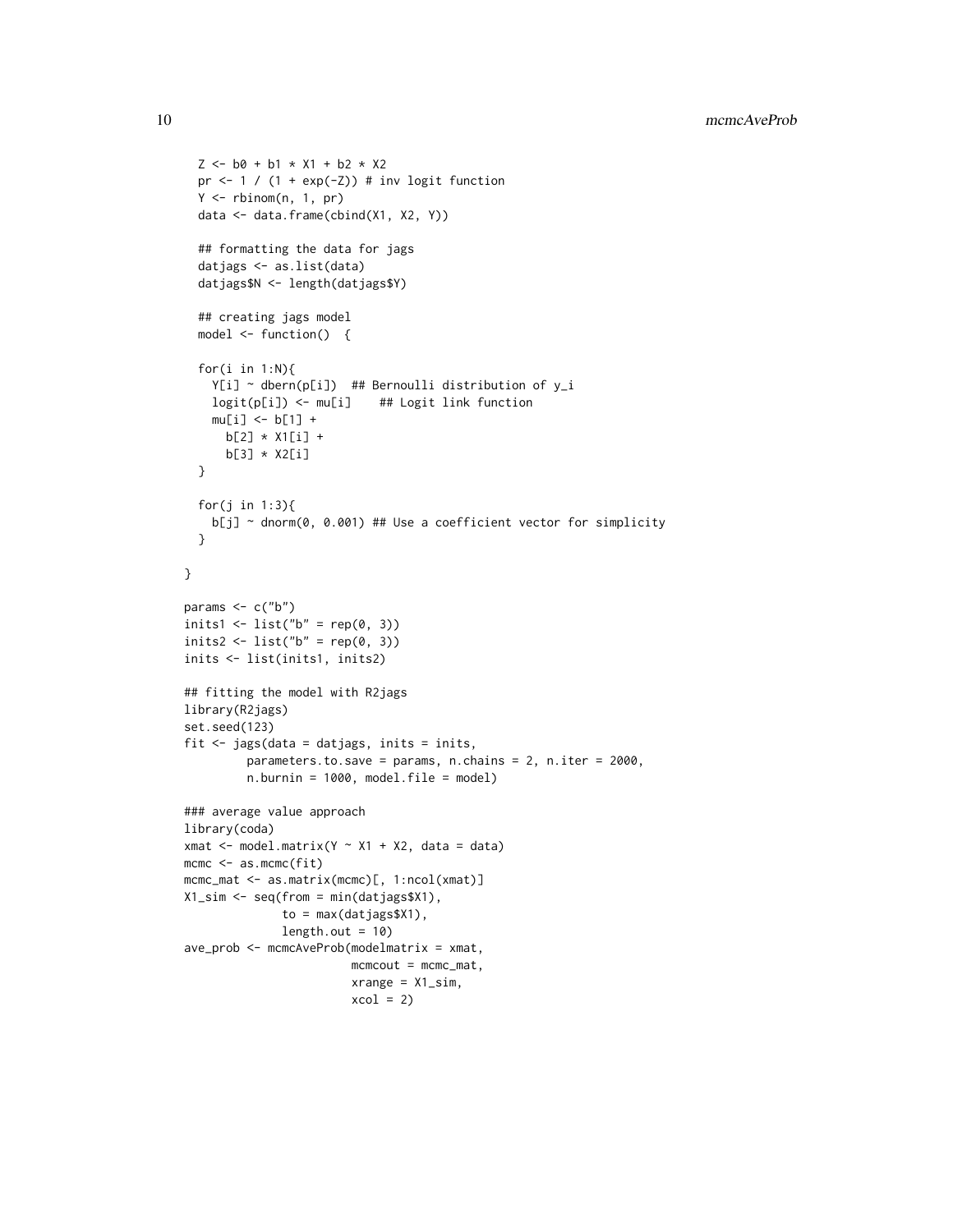<span id="page-10-0"></span>

# Description

Coefficient plots for MCMC output using ggplot2

# Usage

```
mcmcCoefPlot(mod, pars = NULL, pointest = "mean", ci = 0.95,
 hpdi = FALSE, sort = FALSE, plot = TRUE, regex = FALSE)
```
# Arguments

| mod      | Bayesian model object generated by R2jags, rjags, R2WinBUGS, R2OpenBUGS,<br>MCMCpack, rstan, rstanarm, and brms.                                                                                                                                                                                                                                                                                                                                                                                                                                                                                                                                                                                                                                                                                                                        |
|----------|-----------------------------------------------------------------------------------------------------------------------------------------------------------------------------------------------------------------------------------------------------------------------------------------------------------------------------------------------------------------------------------------------------------------------------------------------------------------------------------------------------------------------------------------------------------------------------------------------------------------------------------------------------------------------------------------------------------------------------------------------------------------------------------------------------------------------------------------|
| pars     | a scalar or vector of the parameters you wish to include in the table. By default,<br>mcmcCoefPlot includes all parameters saved in a model object. If a model has<br>lots of samples and lots of saved parameters, not explicitly specifying a limited<br>number of parameters to include via pars may take a long time or produce an<br>unreadable plot. pars can either be a vector with the specific parameters to be in-<br>cluded in the table e.g. pars = $c("beta[1]", "beta[2]", "beta[3]"),$ or they<br>can be partial names that will be matched using regular expressions e.g. pars<br>= "beta" if regex = TRUE. Both of these will include beta[1], beta[2], and<br>beta[3] in the plot. If pars is left blank, mcmcCoefPlot will exclude auxiliary<br>parameters such as deviance from JAGS or 1p <sub>-</sub> from Stan. |
| pointest | a character indicating whether to use the mean or median for point estimates in<br>the table.                                                                                                                                                                                                                                                                                                                                                                                                                                                                                                                                                                                                                                                                                                                                           |
| сi       | a scalar indicating the confidence level of the uncertainty intervals.                                                                                                                                                                                                                                                                                                                                                                                                                                                                                                                                                                                                                                                                                                                                                                  |
| hpdi     | a logical indicating whether to use highest posterior density intervals or equal<br>tailed credible intervals to capture uncertainty; default FALSE.                                                                                                                                                                                                                                                                                                                                                                                                                                                                                                                                                                                                                                                                                    |
| sort     | logical indicating whether to sort the point estimates to produce a caterpillar or<br>dot plot; default FALSE.                                                                                                                                                                                                                                                                                                                                                                                                                                                                                                                                                                                                                                                                                                                          |
| plot     | logical indicating whether to return a ggplot object or the underlying tidy DataFrame;<br>default TRUE.                                                                                                                                                                                                                                                                                                                                                                                                                                                                                                                                                                                                                                                                                                                                 |
| regex    | use regular expression matching with pars?                                                                                                                                                                                                                                                                                                                                                                                                                                                                                                                                                                                                                                                                                                                                                                                              |

# Value

a ggplot object or a tidy DataFrame.

# Author(s)

Rob Williams, <jayrobwilliams@gmail.com>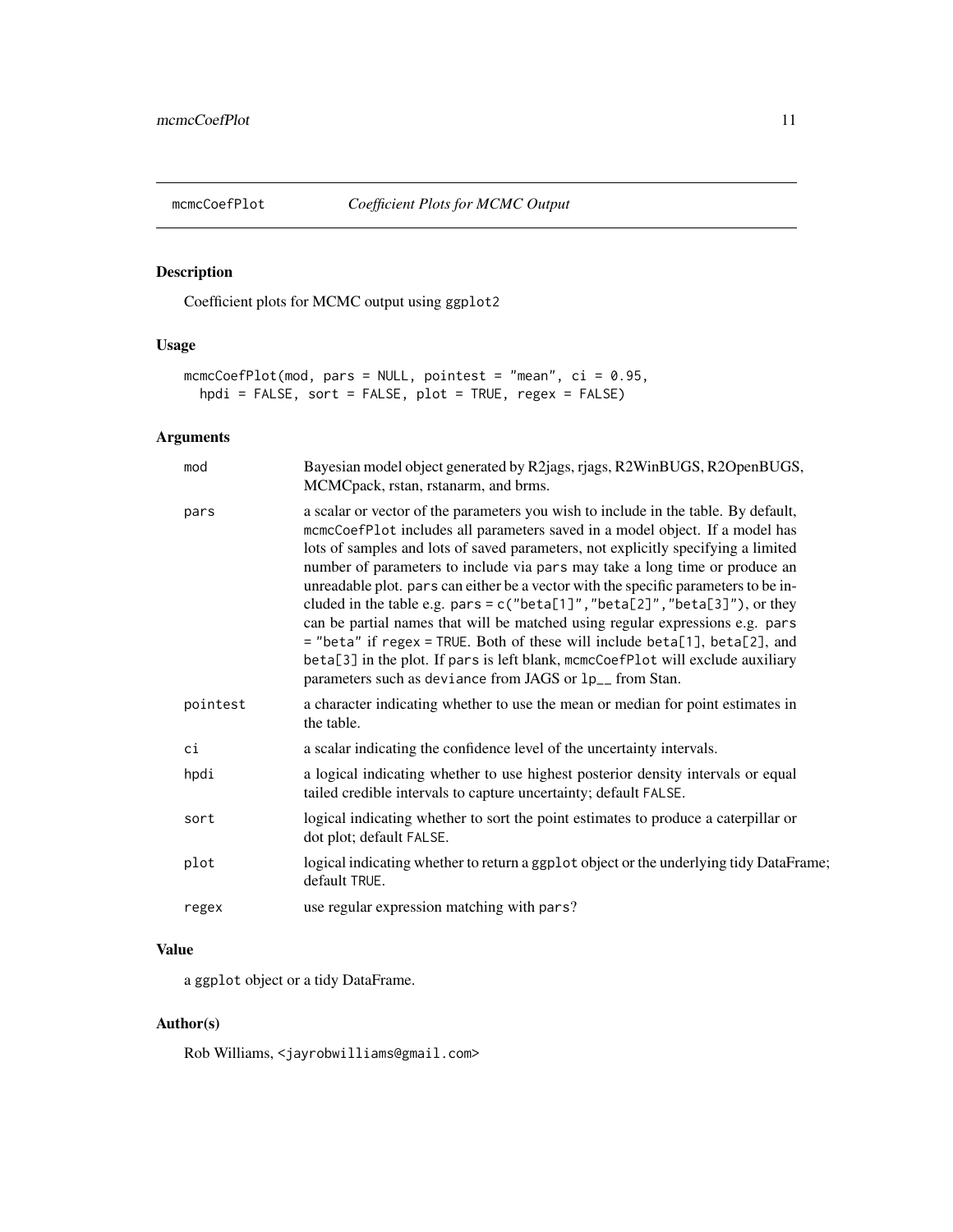```
## simulating data
set.seed(123456)
b0 <- 0.2 # true value for the intercept
b1 <- 0.5 # true value for first beta
b2 <- 0.7 # true value for second beta
n <- 500 # sample size
X1 <- runif(n, -1, 1)
X2 \leq runif(n, -1, 1)Z \le - b0 + b1 \times X1 + b2 \times X2pr \leftarrow 1 / (1 + exp(-Z)) # inv logit function
Y \le - rbinom(n, 1, pr)data <- data.frame(cbind(X1, X2, Y))
## formatting the data for jags
datjags <- as.list(data)
datjags$N <- length(datjags$Y)
## creating jags model
model <- function() {
  for(i in 1:N){
    Y[i] \sim dbern(p[i]) ## Bernoulli distribution of y_i
    logit(p[i]) <- mu[i] ## Logit link function
    mu[i] <- b[1] +
      b[2] * X1[i] +b[3] * X2[i]
  }
  for(j in 1:3){
    b[j] ~ dnorm(0, 0.001) ## Use a coefficient vector for simplicity
  }
}
params \leq c("b")
inits1 <- list("b" = rep(0, 3))
inits2 \leftarrow list("b" = rep(0, 3))
inits <- list(inits1, inits2)
## fitting the model with R2jags
set.seed(123)
fit <- R2jags::jags(data = datjags, inits = inits,
                     parameters.to.save = params, n.chains = 2, n.iter = 2000,
                     n.burnin = 1000, model.file = model)
## generating coefficient plot with all non-auxiliary parameters
coefplot(fit)
```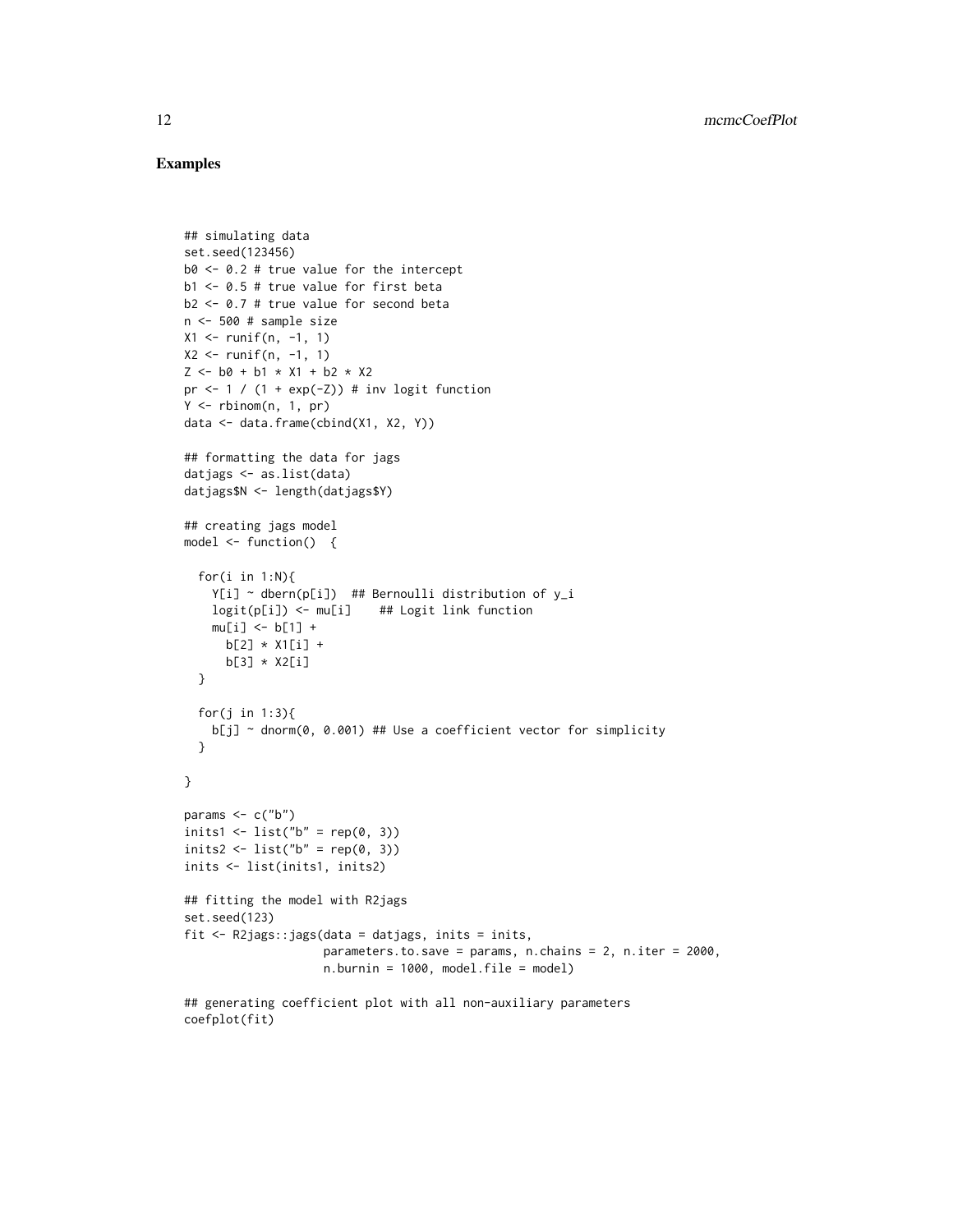<span id="page-12-0"></span>mcmcFD *First Differences of a Bayesian Logit or Probit model*

# Description

R function to calculate first differences after a Bayesian logit or probit model. First differences are a method to summarize effects across covariates. This quantity represents the difference in predicted probabilities for each covariate for cases with low and high values of the respective covariate. For each of these differences, all other variables are held constant at their median. For more, see Long (1997, Sage Publications) and King, Tomz, and Wittenberg (2000, American Journal of Political Science 44(2): 347-361).

#### Usage

```
mcmcFD(modelmatrix, mcmcout, link = "logit", ci = c(0.025, 0.975),
 percentiles = c(0.25, 0.75), fullsims = FALSE)
```
# Arguments

| modelmatrix | model matrix, including intercept (if the intercept is among the parameters esti-<br>mated in the model). Create with model.matrix(formula, data). Note: the order<br>of columns in the model matrix must correspond to the order of columns in the<br>matrix of posterior draws in the mcmcout argument. See the mcmcout argument<br>for more.                                                                                                                                                                                                                                                                                                                                                                                                                                                                                             |
|-------------|---------------------------------------------------------------------------------------------------------------------------------------------------------------------------------------------------------------------------------------------------------------------------------------------------------------------------------------------------------------------------------------------------------------------------------------------------------------------------------------------------------------------------------------------------------------------------------------------------------------------------------------------------------------------------------------------------------------------------------------------------------------------------------------------------------------------------------------------|
| mcmcout     | posterior distributions of all logit coefficients, in matrix form. This can be cre-<br>ated from rstan, MCMCpack, R2jags, etc. and transformed into a matrix using<br>the function as mcmc() from the coda package for jags class objects, as matrix()<br>from base R for mcmc, mcmc.list, stanreg, and stanfit class objects, and<br>object\$sims.matrix for bugs class objects. Note: the order of columns in this<br>matrix must correspond to the order of columns in the model matrix. One can<br>do this by examining the posterior distribution matrix and sorting the variables<br>in the order of this matrix when creating the model matrix. A useful function<br>for sorting column names containing both characters and numbers as you create<br>the matrix of posterior distributions is mixedsort () from the gtools package. |
| link        | type of generalized linear model; a character vector set to "logit" (default) or<br>"probit".                                                                                                                                                                                                                                                                                                                                                                                                                                                                                                                                                                                                                                                                                                                                               |
| сi          | the bounds of the credible interval. Default is $c(0.025, 0.975)$ for the 95%<br>credible interval.                                                                                                                                                                                                                                                                                                                                                                                                                                                                                                                                                                                                                                                                                                                                         |
| percentiles | values of each predictor for which the difference in $Pr(y = 1)$ is to be calculated.<br>Default is $c(0.25, 0.75)$ , which will calculate the difference between $Pr(y = 1)$<br>for the 25th percentile and 75th percentile of the predictor. For binary predictors,<br>the function automatically calculates the difference between $Pr(y = 1)$ for $x = 0$<br>and $x = 1$ .                                                                                                                                                                                                                                                                                                                                                                                                                                                              |
| fullsims    | logical indicator of whether full object (based on all MCMC draws rather than<br>their average) will be returned. Default is FALSE.                                                                                                                                                                                                                                                                                                                                                                                                                                                                                                                                                                                                                                                                                                         |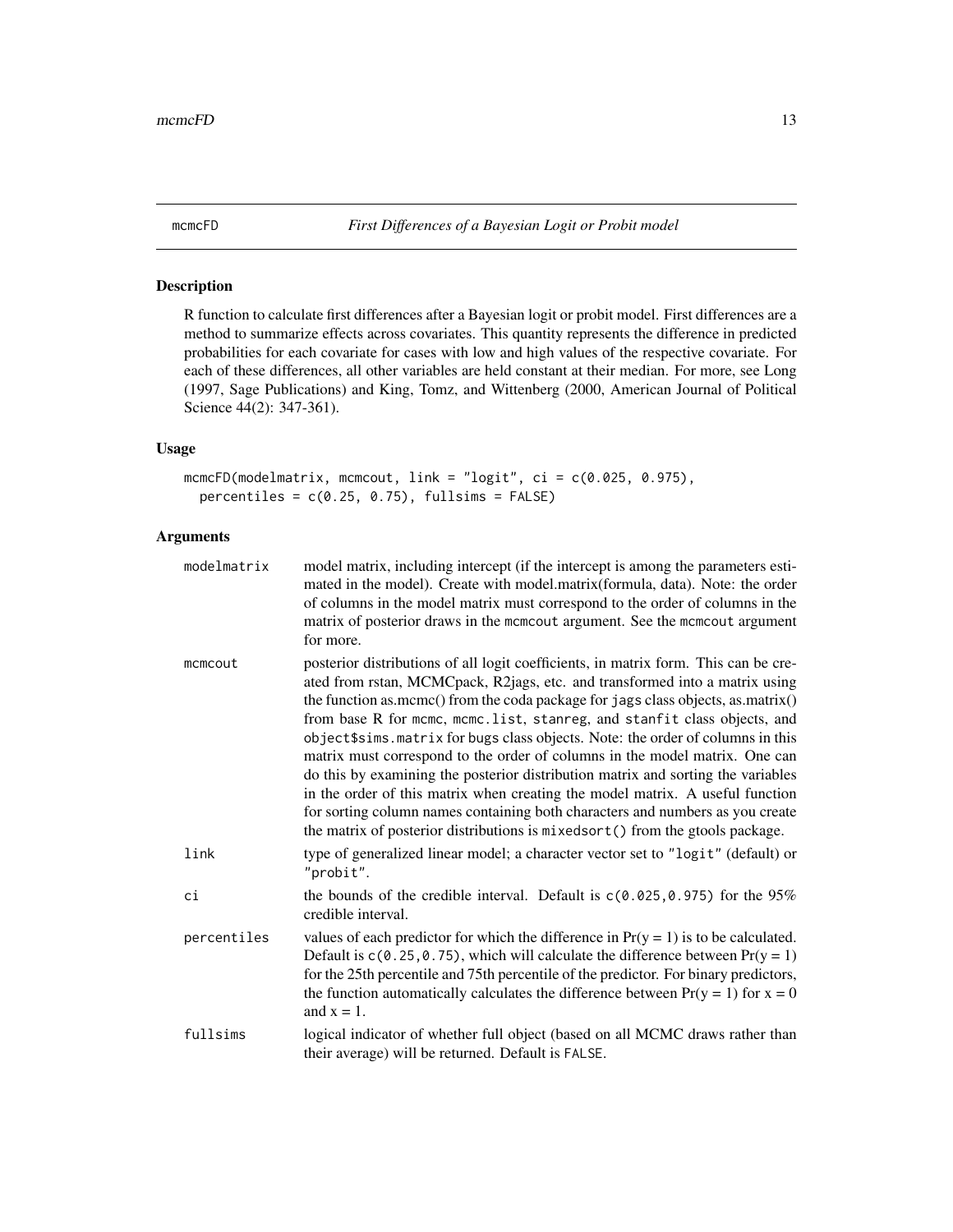if fullsims = FALSE (default), a data frame with four columns:

- median\_fd: median first difference
- lower\_fd: lower bound of credible interval of the first difference
- upper\_fd: upper bound of credible interval of the first difference
- VarName: name of the variable as found in modelmatrix
- VarID: identifier of the variable, based on the order of columns in modelmatrix and mcmcout. Can be adjusted for plotting

if fullsims = TRUE, a data frame with as many columns as predictors in the model. Each row is the first difference for that variable based on one set of posterior draws. Column names are taken from the column names of modelmatrix.

#### References

- King, Gary, Michael Tomz, and Jason Wittenberg. 2000. "Making the Most of Statistical Analyses: Improving Interpretation and Presentation." American Journal of Political Science 44 (2): 347–61. http://www.jstor.org/stable/2669316
- Long, J. Scott. 1997. Regression Models for Categorical and Limited Dependent Variables. Thousand Oaks: Sage Publications

```
## simulating data
set.seed(123456)
b0 <- 0.2 # true value for the intercept
b1 <- 0.5 # true value for first beta
b2 <- 0.7 # true value for second beta
n <- 500 # sample size
X1 <- runif(n, -1, 1)
X2 \le runif(n, -1, 1)
Z \le - b0 + b1 \times X1 + b2 \times X2pr <-1 / (1 + \exp(-Z)) # inv logit function
Y \le - rbinom(n, 1, pr)data <- data.frame(cbind(X1, X2, Y))
## formatting the data for jags
datjags <- as.list(data)
datjags$N <- length(datjags$Y)
## creating jags model
model <- function() {
  for(i in 1:N){
    Y[i] ~ dbern(p[i]) ## Bernoulli distribution of y_i
    logit(p[i]) <- mu[i] ## Logit link function
    mu[i] <- b[1] +
```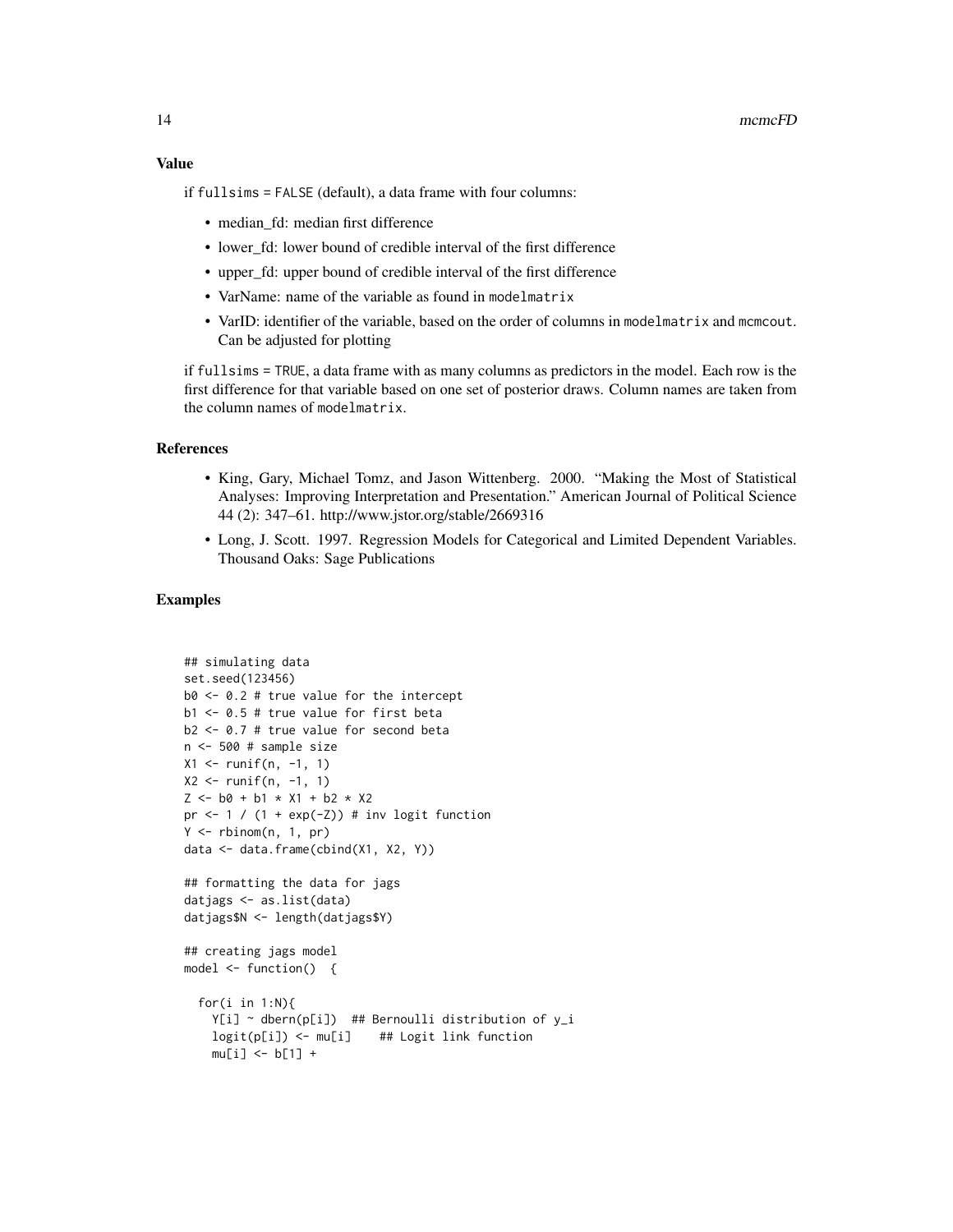```
b[2] * X1[i] +
      b[3] * X2[i]
  }
  for(j in 1:3){
   b[j] ~ dnorm(0, 0.001) ## Use a coefficient vector for simplicity
  }
}
params \leq c("b")
inits1 <- list("b" = rep(0, 3))
inits2 <- list("b" = rep(0, 3))
inits <- list(inits1, inits2)
## fitting the model with R2jags
set.seed(123)
fit <- R2jags::jags(data = datjags, inits = inits,
                    parameters.to.save = params, n.chains = 2, n.iter = 2000,
                    n.burnin = 1000, model.file = model)
## running function with logit
xmat \leq model.matrix(Y \sim X1 + X2, data = data)
mcmc <- coda::as.mcmc(fit)
mcmc_mat <- as.matrix(mcmc)[, 1:ncol(xmat)]
object <- mcmcFD(modelmatrix = xmat,
                 mcmcout = mcmc_mat)
object
```
mcmcFDplot *Plot First Differences from MCMC output*

# Description

R function to plot first differences generated from MCMC output. For more on this method, see the documentation for mcmcFD(), Long (1997, Sage Publications), and King, Tomz, and Wittenberg (2000, American Journal of Political Science 44(2): 347-361). For a description of this type of plot, see Figure 1 in Karreth (2018, International Interactions 44(3): 463-90).

#### Usage

```
mcmcFDplot(fdfull, ROPE = NULL)
```
#### Arguments

fdfull Output generated from mcmcFD(...,full\_sims = TRUE).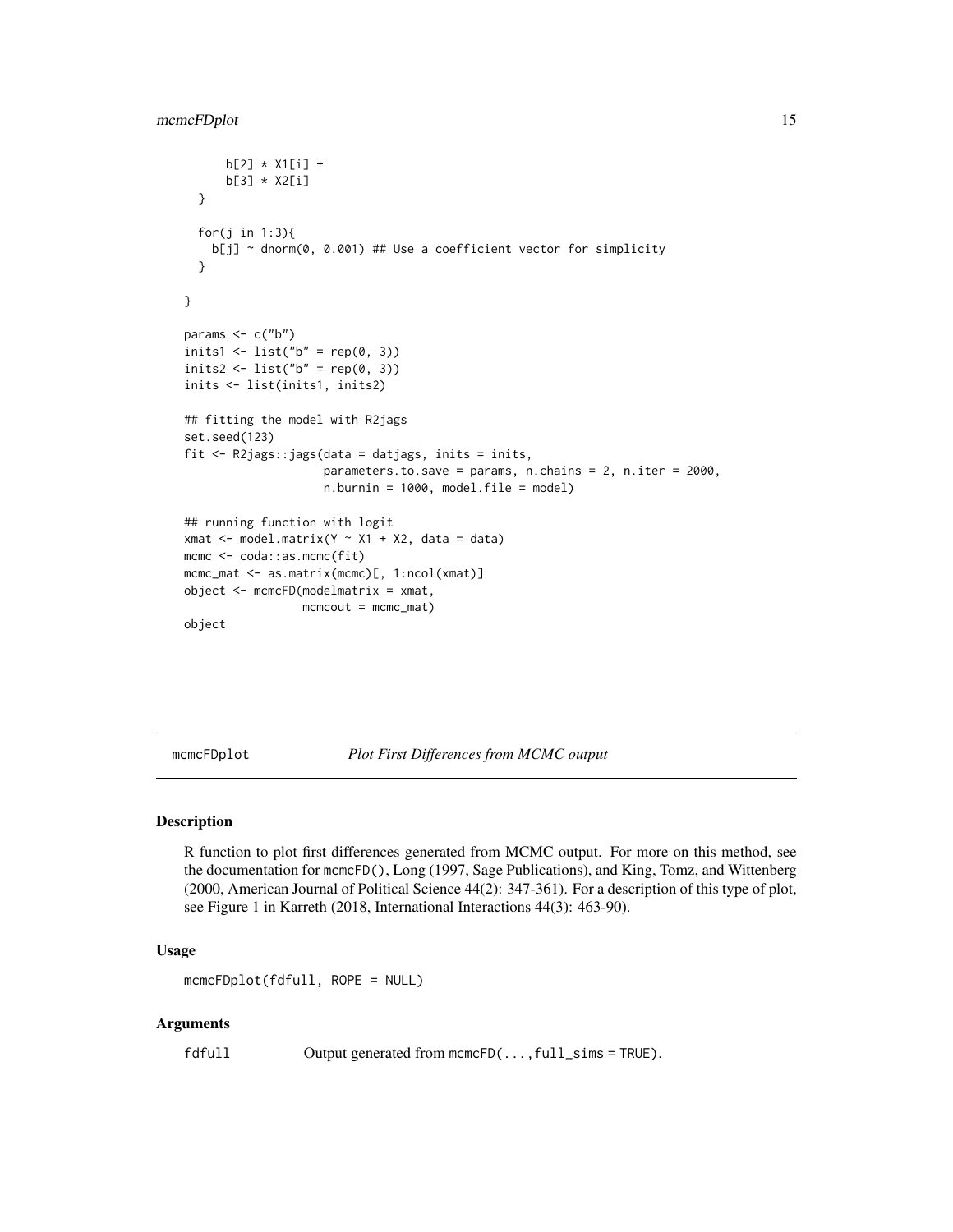ROPE defaults to NULL. If not NULL, a numeric vector of length two, defining the Region of Practical Equivalence around 0. See Kruschke (2013, Journal of Experimental Psychology 143(2): 573-603) for more on the ROPE.

# **Details**

An R function to plot first differences after a Bayesian logit or probit model.

#### Value

a density plot of the differences in probabilities. The plot is made with ggplot2 and can be passed on as an object to customize. Annotated numbers show the percent of posterior draws with the same sign as the median estimate (if ROPE = NULL) or on the same side of the ROPE as the median estimate (if ROPE is specified).

#### References

- Karreth, Johannes. 2018. "The Economic Leverage of International Organizations in Interstate Disputes." International Interactions 44 (3): 463-90. https://doi.org/10.1080/03050629.2018.1389728.
- King, Gary, Michael Tomz, and Jason Wittenberg. 2000. "Making the Most of Statistical Analyses: Improving Interpretation and Presentation." American Journal of Political Science 44 (2): 347–61. http://www.jstor.org/stable/2669316.
- Kruschke, John K. 2013. "Bayesian Estimation Supersedes the T-Test." Journal of Experimental Psychology: General 142 (2): 573–603. https://doi.org/10.1037/a0029146.
- Long, J. Scott. 1997. Regression Models for Categorical and Limited Dependent Variables. Thousand Oaks: Sage Publications.

#### Examples

```
## simulating data
set.seed(123456)
b0 < -0.2 # true value for the intercept
b1 <- 0.5 # true value for first beta
b2 <- 0.7 # true value for second beta
n <- 500 # sample size
X1 <- runif(n, -1, 1)
X2 \le runif(n, -1, 1)
Z \le - b0 + b1 \times X1 + b2 \times X2pr \leftarrow 1 / (1 + exp(-Z)) # inv logit function
Y \leq - rbinom(n, 1, pr)data <- data.frame(cbind(X1, X2, Y))
## formatting the data for jags
datjags <- as.list(data)
datjags$N <- length(datjags$Y)
```
## creating jags model model <- function() {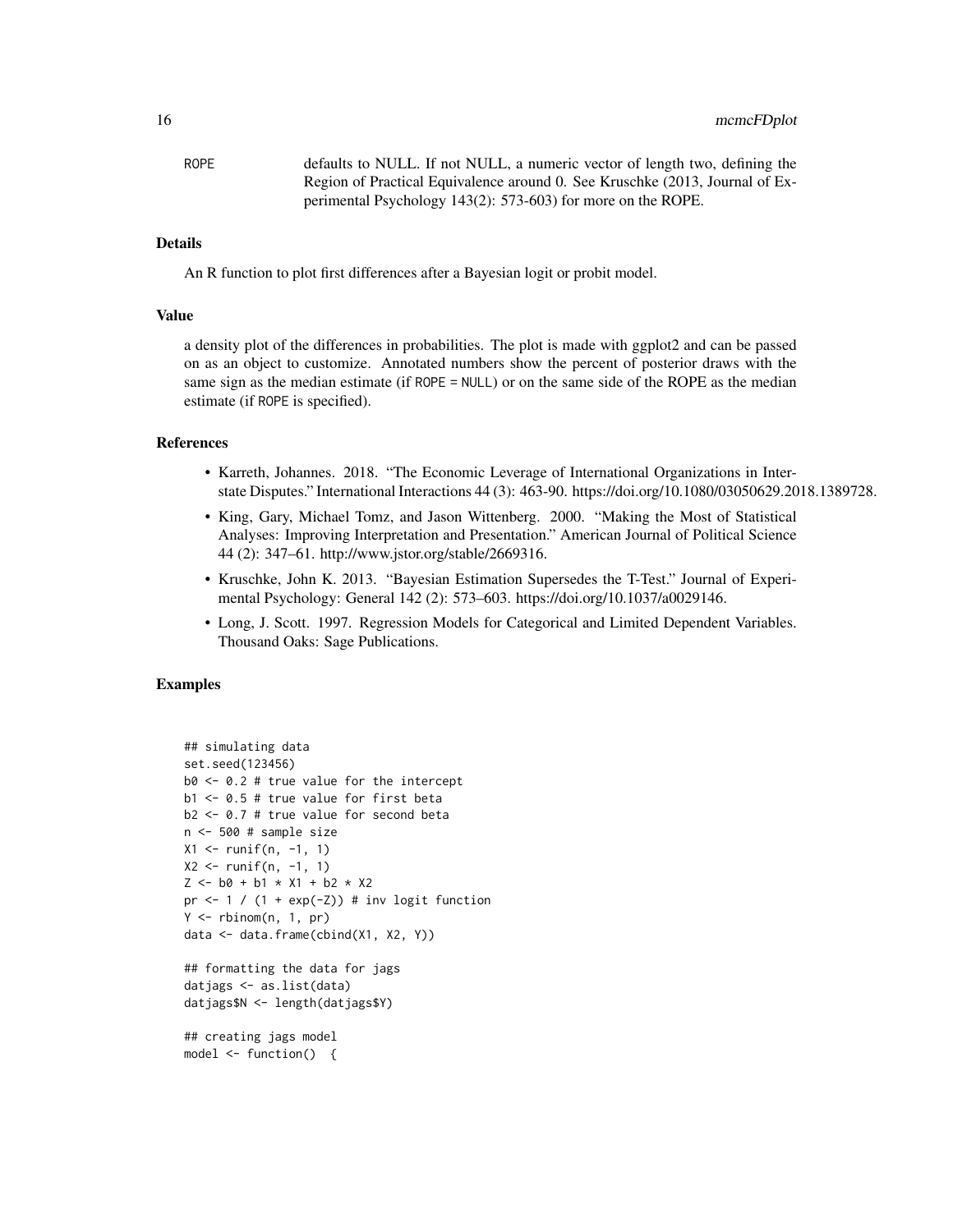```
for(i in 1:N){
   Y[i] ~ dbern(p[i]) ## Bernoulli distribution of y_i
   logit(p[i]) <- mu[i] ## Logit link function
   mu[i] <- b[1] +
     b[2] * X1[i] +
     b[3] * X2[i]
  }
  for(j in 1:3){
   b[j] ~ dnorm(0, 0.001) ## Use a coefficient vector for simplicity
  }
}
params \leq -c("b")inits1 <- list("b" = rep(0, 3))
inits2 <- list("b" = rep(0, 3))
inits <- list(inits1, inits2)
## fitting the model with R2jags
set.seed(123)
fit <- R2jags::jags(data = datjags, inits = inits,
                    parameters.to.save = params, n.chains = 2, n.iter = 2000,
                    n.burnin = 1000, model.file = model)
## preparing data for mcmcFD()
xmat \leq model.matrix(Y \sim X1 + X2, data = data)
mcmc <- coda::as.mcmc(fit)
mcmc_mat <- as.matrix(mcmc)[, 1:ncol(xmat)]
## plotting with mcmcFDplot()
full <- mcmcFD(modelmatrix = xmat,
               mcmcout = mcmc_mat,
               fullsims = TRUE)
mcmcFDplot(full)
```
mcmcMargEff *Marginal Effects Plots for MCMC Output*

# Description

Marginal effects plots for MCMC output using ggplot2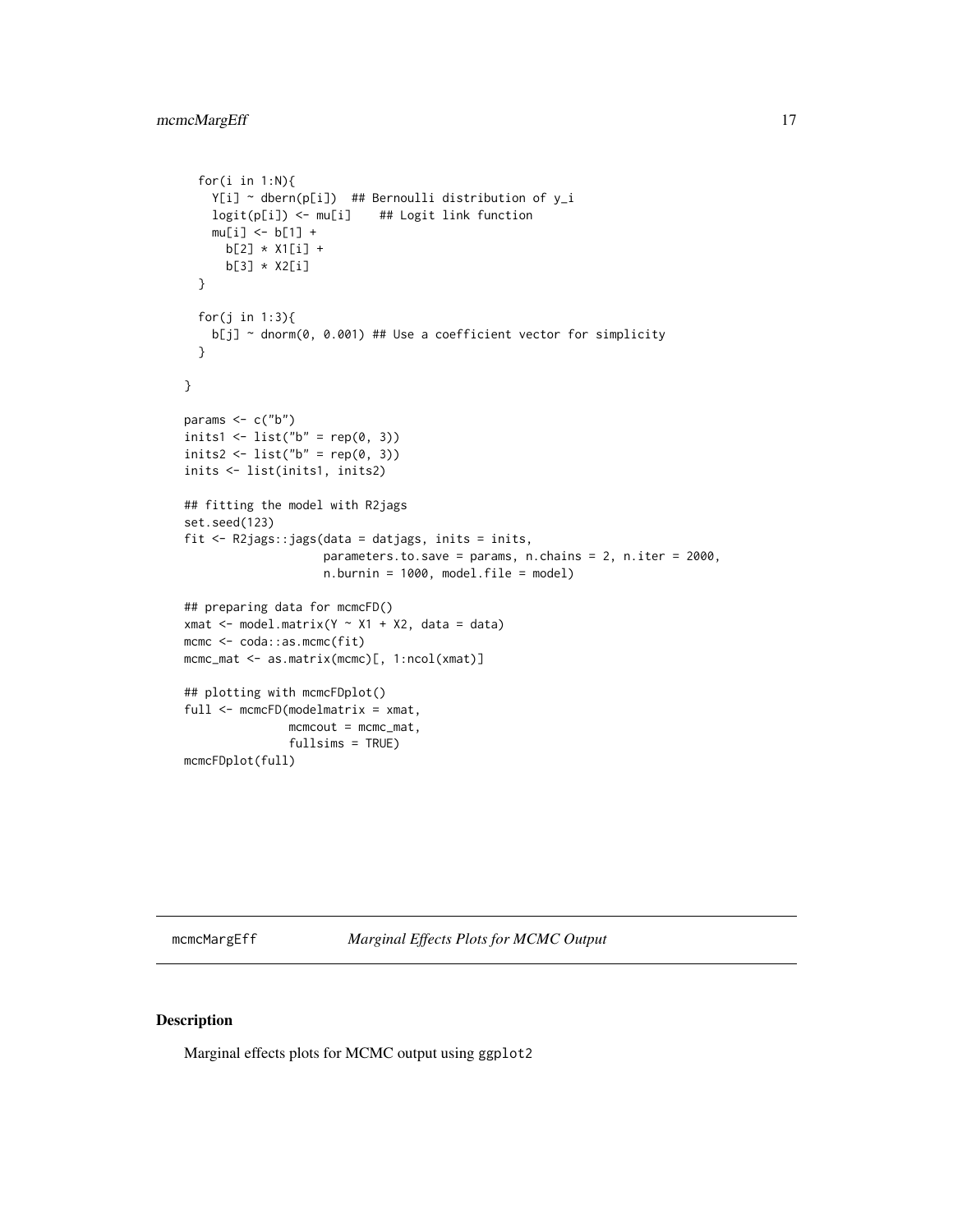# Usage

```
mcmcMargEff(mod, main, int, moderator, pointest = "mean", seq = 100,
 ci = 0.95, hpdi = FALSE, plot = TRUE, xlab = "Moderator",
 ylab = "Marginal Effect")
```
#### Arguments

| mod       | Bayesian model object generated by R2jags, rjags, R2WinBUGS, R2OpenBUGS,<br>MCMCpack, rstan, rstanarm, and brms.                                                                                                                                                                       |
|-----------|----------------------------------------------------------------------------------------------------------------------------------------------------------------------------------------------------------------------------------------------------------------------------------------|
| main      | a character with the name of the parameter of interest in the interaction term.                                                                                                                                                                                                        |
| int       | a character with the name of the moderating parameter in the interaction term.                                                                                                                                                                                                         |
| moderator | a vector of values that the moderating parameter takes on in the data.                                                                                                                                                                                                                 |
| pointest  | a character indicating whether to use the mean or median for point estimates in<br>the plot.                                                                                                                                                                                           |
| seq       | a numeric giving the number of moderator values used to generate the marginal<br>effects plot.                                                                                                                                                                                         |
| сi        | a scalar indicating the confidence level of the uncertainty intervals.                                                                                                                                                                                                                 |
| hpdi      | a logical indicating whether to use highest posterior density intervals or equal<br>tailed credible intervals to capture uncertainty.                                                                                                                                                  |
| plot      | logical indicating whether to return a ggplot object or the underlying tidy DataFrame.<br>By default, mcmcMargEff returns a line and ribbon plot for continuous variables,<br>and a dot and line plot for factor variables and discrete variables with fewer than<br>25 unique values. |
| xlab      | character giving x axis label if plot = TRUE, default "Moderator"                                                                                                                                                                                                                      |
| ylab      | character giving y axis label if plot = TRUE, default "Marginal Effect"                                                                                                                                                                                                                |
|           |                                                                                                                                                                                                                                                                                        |

# Value

a ggplot object or a tidy DataFrame.

#### Author(s)

Rob Williams, <jayrobwilliams@gmail.com>

```
## simulating data
set.seed(123456)
b0 <- 0.2 # true value for the intercept
b1 <- 0.5 # true value for first beta
b2 \le -0.7 # true value for second beta
n <- 500 # sample size
X1 <- runif(n, -1, 1)
X2 <- runif(n, -1, 1)
Z \le - b0 + b1 * X1 + b2 * X2
```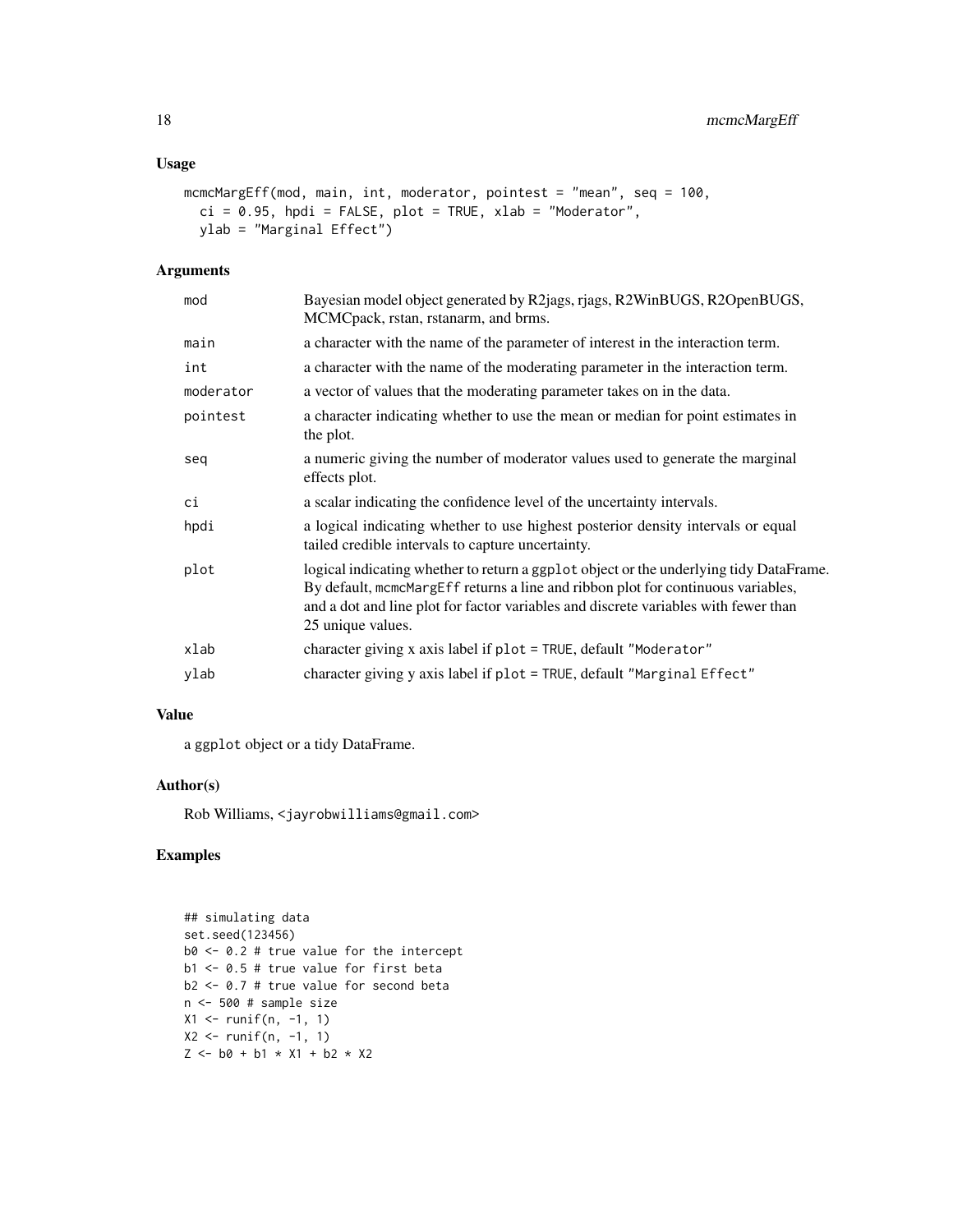```
## linear model data
Y_linear <- rnorm(n, Z, 1)
data \leq data.frame(cbind(X1, X2, Y = Y_linear))
## formatting the data for jags
datjags <- as.list(data)
datjags$N <- length(datjags$Y)
## creating jags model
model <- function() {
  for(i in 1:N){
   Y[i] ~ dnorm(mu[i], sigma) ## Bernoulli distribution of y_i
   mu[i] <- b[1] +
     b[2] * X1[i] +
     b[3] * X2[i] +
     b[4] * X1[i] * X2[i]
  }
  for(j in 1:4){
   b[j] ~ dnorm(0, 0.001) ## Use a coefficient vector for simplicity
  }
  sigma ~\sim dexp(1)
}
params <- c("b")
inits1 <- list("b" = rep(0, 4))
inits2 <- list("b" = rep(0, 4))
inits <- list(inits1, inits2)
## fitting the model with R2jags
set.seed(123)
fit <- R2jags::jags(data = datjags, inits = inits,
                    parameters.to.save = params, n.chains = 2, n.iter = 2000,
                    n.burnin = 1000, model.file = model)
mcmcMargEff(mod = fit,
            main = 'b[2]',
            int = 'b[4]',
            moderator = sim_data_interactive$X2,
            plot = TRUE)
```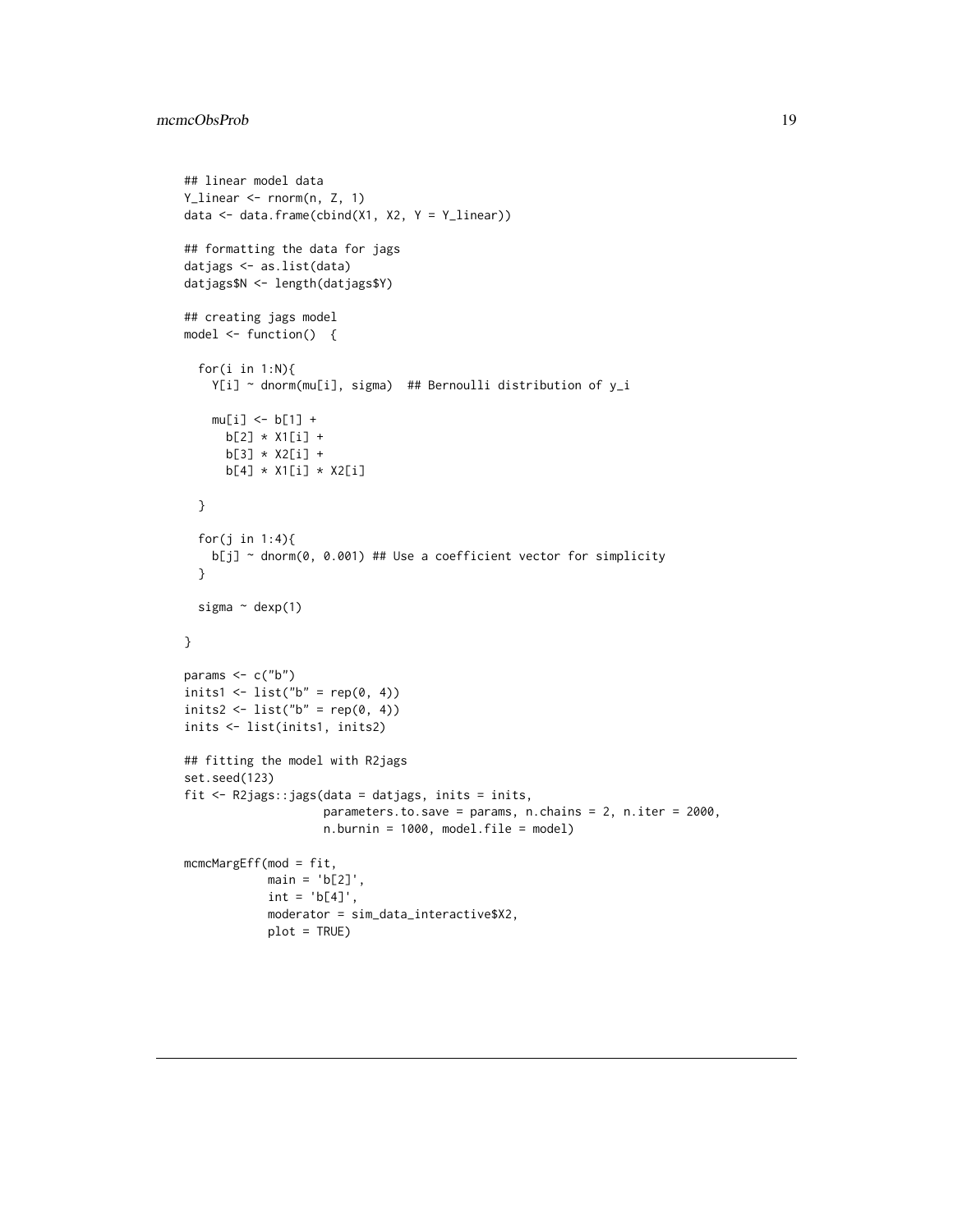mcmcObsProb *Predicted Probabilities using Bayesian MCMC estimates for the Average of Observed Cases*

# Description

Implements R function to calculate the predicted probabilities for "observed" cases after a Bayesian logit or probit model, following Hanmer & Kalkan (2013) (2013, American Journal of Political Science 57(1): 263-277).

# Usage

```
mcmcObsProb(modelmatrix, mcmcout, xcol, xrange, xinterest,
  link = "logit", ci = c(0.025, 0.975), fullsims = FALSE)
```
# Arguments

| modelmatrix | model matrix, including intercept (if the intercept is among the parameters esti-<br>mated in the model). Create with model.matrix(formula, data). Note: the order<br>of columns in the model matrix must correspond to the order of columns in the<br>matrix of posterior draws in the mcmcout argument. See the mcmcout argument<br>for more.                                                                                                                                                                                                                                                                                                                                                                                                                                                                                            |
|-------------|--------------------------------------------------------------------------------------------------------------------------------------------------------------------------------------------------------------------------------------------------------------------------------------------------------------------------------------------------------------------------------------------------------------------------------------------------------------------------------------------------------------------------------------------------------------------------------------------------------------------------------------------------------------------------------------------------------------------------------------------------------------------------------------------------------------------------------------------|
| mcmcout     | posterior distributions of all logit coefficients, in matrix form. This can be cre-<br>ated from rstan, MCMCpack, R2jags, etc. and transformed into a matrix using<br>the function as mcmc() from the coda package for jags class objects, as matrix()<br>from base R for mcmc, mcmc.list, stanreg, and stanfit class objects, and<br>object\$sims.matrix for bugs class objects. Note: the order of columns in this<br>matrix must correspond to the order of columns in the model matrix. One can<br>do this by examining the posterior distribution matrix and sorting the variables<br>in the order of this matrix when creating the model matrix. A useful function<br>for sorting column names containing both characters and numbers as you create<br>the matrix of posterior distributions is mixedsort() from the gtools package. |
| xcol        | column number of the posterior draws (mcmcout) and model matrices that cor-<br>responds to the explanatory variable for which to calculate associated $Pr(y = 1)$ .<br>Note that the columns in these matrices must match.                                                                                                                                                                                                                                                                                                                                                                                                                                                                                                                                                                                                                 |
| xrange      | name of the vector with the range of relevant values of the explanatory variable<br>for which to calculate associated $Pr(y = 1)$ .                                                                                                                                                                                                                                                                                                                                                                                                                                                                                                                                                                                                                                                                                                        |
| xinterest   | semi-optional argument. Name of the explanatory variable for which to calcu-<br>late associated $Pr(y = 1)$ . If xcol is supplied, this is not needed. If both are<br>supplied, the function defaults to xcol and this argument is ignored.                                                                                                                                                                                                                                                                                                                                                                                                                                                                                                                                                                                                |
| link        | type of generalized linear model; a character vector set to "logit" (default) or<br>"probit".                                                                                                                                                                                                                                                                                                                                                                                                                                                                                                                                                                                                                                                                                                                                              |
| сi          | the bounds of the credible interval. Default is $c(0.025, 0.975)$ for the 95%<br>credible interval.                                                                                                                                                                                                                                                                                                                                                                                                                                                                                                                                                                                                                                                                                                                                        |
| fullsims    | logical indicator of whether full object (based on all MCMC draws rather than<br>their average) will be returned. Default is FALSE. Note: The longer xrange is,<br>the larger the full output will be if TRUE is selected.                                                                                                                                                                                                                                                                                                                                                                                                                                                                                                                                                                                                                 |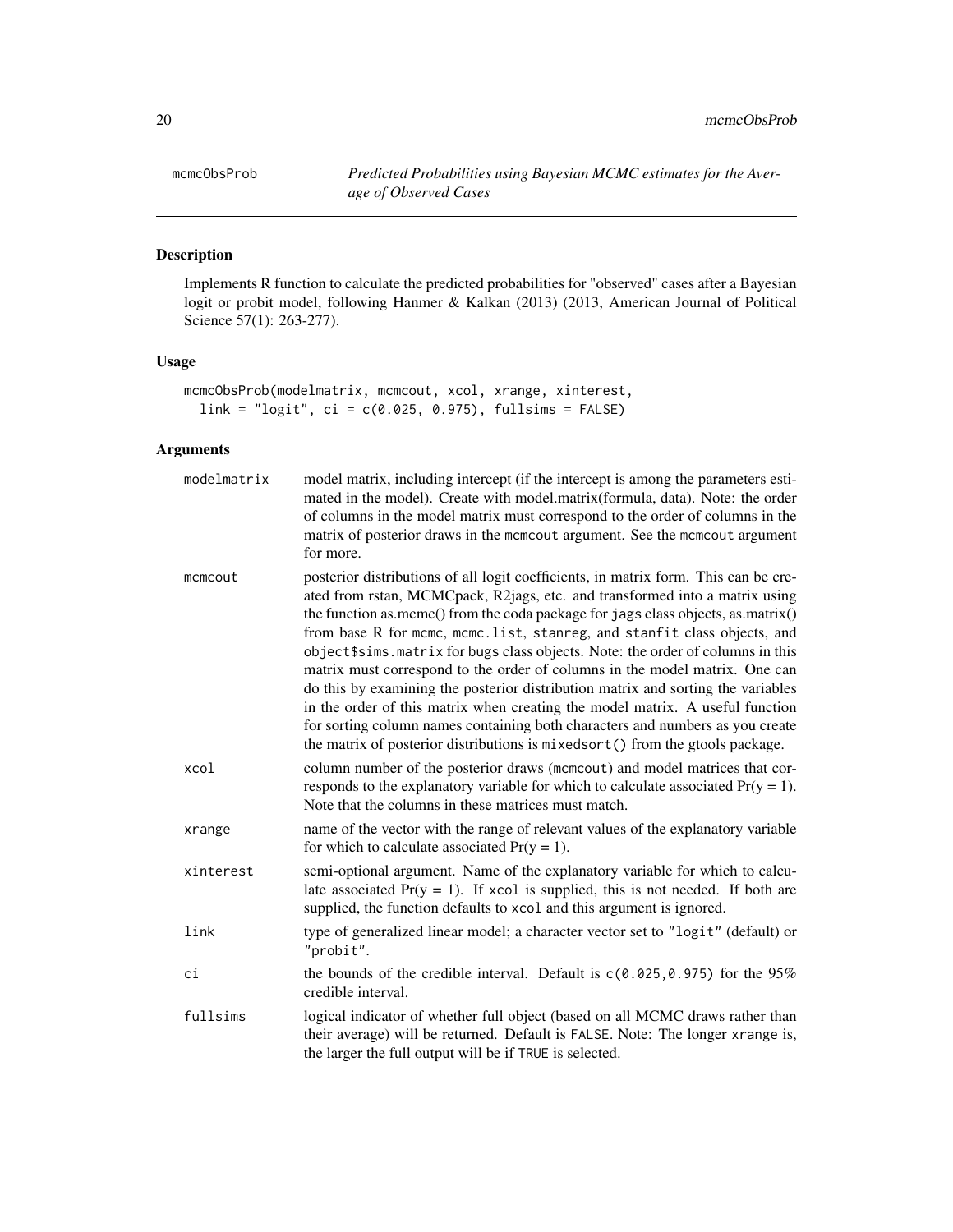#### mcmcObsProb 21

# Details

This function calculates predicted probabilities for "observed" cases after a Bayesian logit or probit model following Hanmer and Kalkan (2013, American Journal of Political Science 57(1): 263-277)

#### Value

if fullsims = FALSE (default), a tibble with 4 columns:

- x: value of variable of interest, drawn from xrange
- median\_pp: median predicted  $Pr(y = 1)$  when variable of interest is set to x
- lower\_pp: lower bound of credible interval of predicted probability at given x
- upper\_pp: upper bound of credible interval of predicted probability at given x

if fullsims = TRUE, a tibble with 3 columns:

- Iteration: number of the posterior draw
- x: value of variable of interest, drawn from xrange
- pp: average predicted  $Pr(y = 1)$  of all observed cases when variable of interest is set to x

#### References

Hanmer, Michael J., & Ozan Kalkan, K. (2013). Behind the curve: Clarifying the best approach to calculating predicted probabilities and marginal effects from limited dependent variable models. American Journal of Political Science, 57(1), 263-277. https://doi.org/10.1111/j.1540-5907.2012.00602.x

#### Examples

```
## simulating data
set.seed(123456)
b0 \le -0.2 # true value for the intercept
b1 <- 0.5 # true value for first beta
b2 <- 0.7 # true value for second beta
n <- 500 # sample size
X1 <- runif(n, -1, 1)
X2 \le runif(n, -1, 1)
Z \le - b0 + b1 \times X1 + b2 \times X2pr \leftarrow 1 / (1 + exp(-Z)) # inv logit function
Y \le - rbinom(n, 1, pr)
data <- data.frame(cbind(X1, X2, Y))
## formatting the data for jags
datjags <- as.list(data)
datjags$N <- length(datjags$Y)
## creating jags model
model <- function() {
```
for(i in 1:N){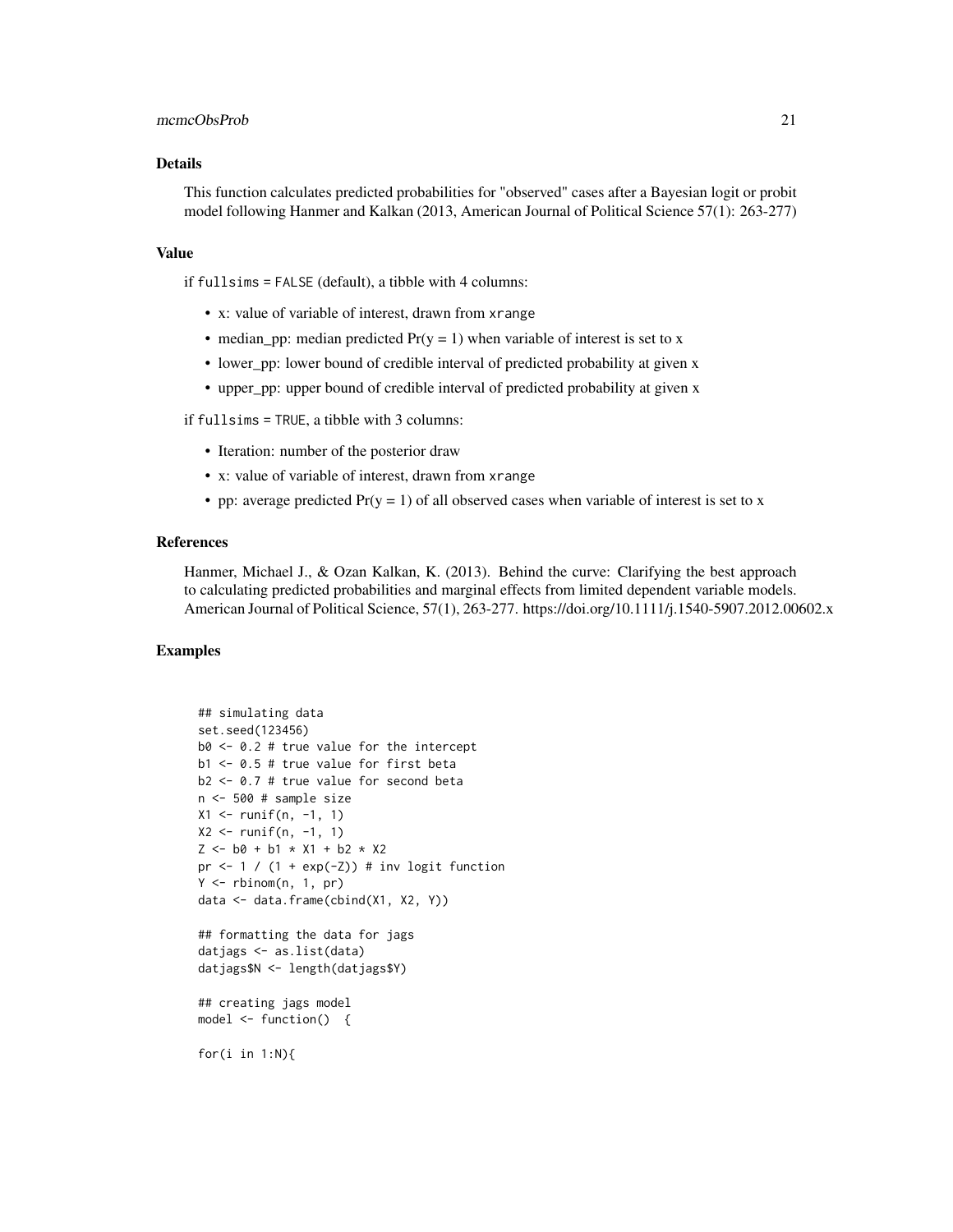```
Y[i] ~ dbern(p[i]) ## Bernoulli distribution of y_i
   logit(p[i]) <- mu[i] ## Logit link function
   mu[i] <- b[1] +
     b[2] * X1[i] +
     b[3] * X2[i]
  }
  for(j in 1:3){
   b[j] ~ dnorm(0, 0.001) ## Use a coefficient vector for simplicity
  }
}
params \leq -c("b")inits1 <- list("b" = rep(0, 3))
inits2 <- list("b" = rep(0, 3))
inits <- list(inits1, inits2)
## fitting the model with R2jags
library(R2jags)
set.seed(123)
fit <- jags(data = datjags, inits = inits,
          parameters.to.save = params, n.chains = 2, n.iter = 2000,
          n.burnin = 1000, model.file = model)
### observed value approach
library(coda)
xmat \leq model.matrix(Y \sim X1 + X2, data = data)
mcmc <- as.mcmc(fit)
mcmc_mat <- as.matrix(mcmc)[, 1:ncol(xmat)]
X1_sim <- seq(from = min(datjags$X1),
              to = max(datjags$X1),
              length.out = 10obs_prob <- mcmcObsProb(modelmatrix = xmat,
                        mcmcout = mcmc_mat,
                        xrange = X1_sim,
                        xcol = 2
```
mcmcReg *LaTeX or HTML regression tables for MCMC Output*

# Description

This function creates LaTeX or HTML regression tables for MCMC Output using the [texreg](#page-0-0) function from the [texreg](#page-0-0) R package.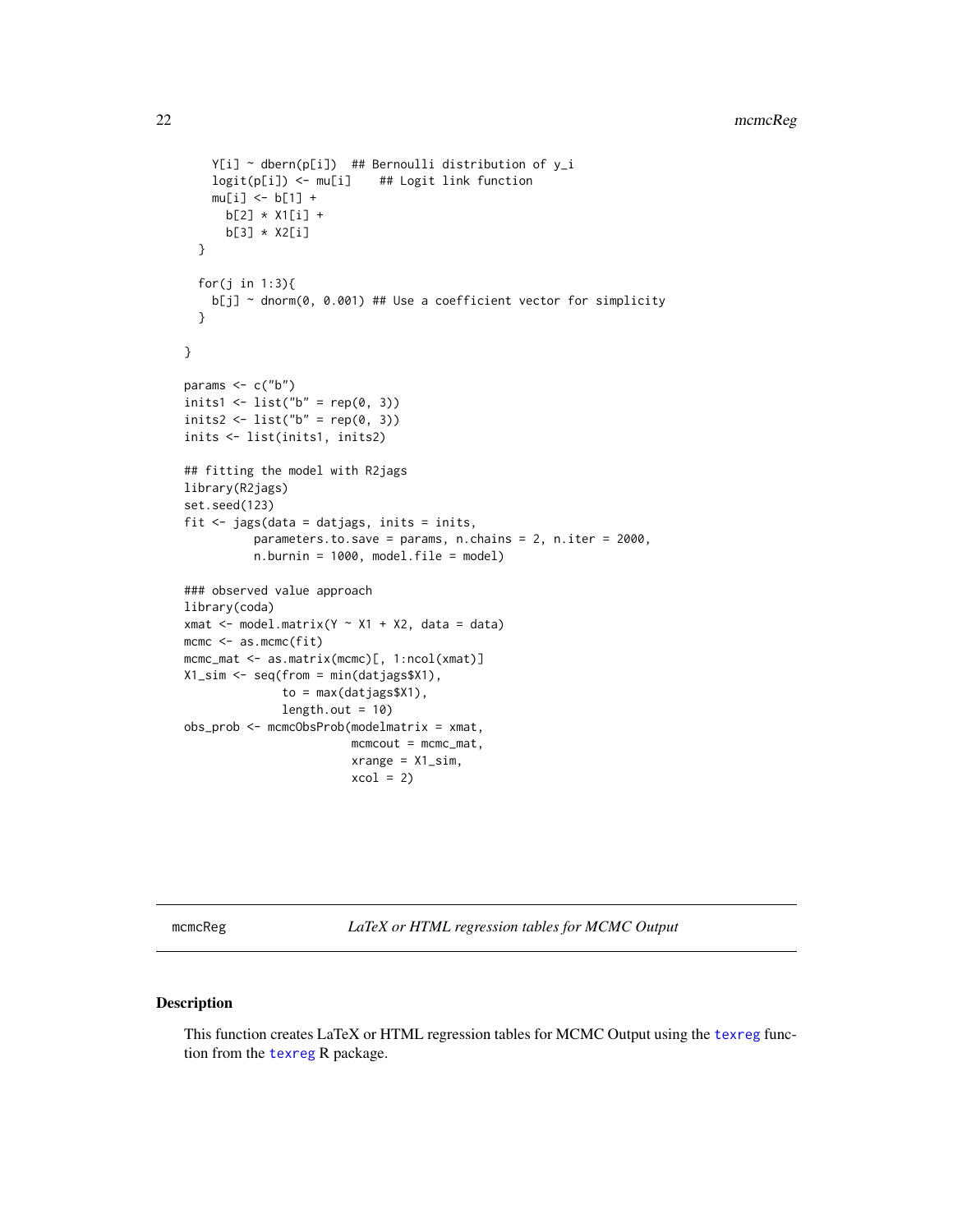# mcmcReg 23

# Usage

```
mcmcReg(mod, pars = NULL, pointest = "mean", ci = 0.95,
 hpdi = FALSE, coefnames = NULL, gof = numeric(0),
 gofnames = character(0), format = "latex", file, regex = FALSE,
  ...)
```
# Arguments

| mod       | Bayesian model object generated by R2jags, rjags, R2WinBUGS, R2OpenBUGS,<br>MCMCpack, rstan, rstanarm, and brms, or a list of model objects of the same<br>class.                                                                                                                                                                                                                                                                                                                                                                                                                                                                                                                                                                                                                                          |
|-----------|------------------------------------------------------------------------------------------------------------------------------------------------------------------------------------------------------------------------------------------------------------------------------------------------------------------------------------------------------------------------------------------------------------------------------------------------------------------------------------------------------------------------------------------------------------------------------------------------------------------------------------------------------------------------------------------------------------------------------------------------------------------------------------------------------------|
| pars      | a scalar or vector of the parameters you wish to include in the table. By default,<br>mcmcReg includes all parameters saved in a model object. If a model has lots of<br>samples and lots of saved parameters, not explicitly specifying a limited num-<br>ber of parameters to include via pars may take a long time. pars can either<br>be a vector with the specific parameters to be included in the table e.g. pars =<br>c("beta[1]", "beta[2]", "beta[3]"), or they can be partial names that will<br>be matched using regular expressions e.g. pars = "beta" if regex = TRUE. Both<br>of these will include beta[1], beta[2], and beta[3] in the table. When com-<br>bining models with different parameters in one table, this argument also accepts<br>a list the length of the number of models. |
| pointest  | a character indicating whether to use the mean or median for point estimates in<br>the table.                                                                                                                                                                                                                                                                                                                                                                                                                                                                                                                                                                                                                                                                                                              |
| сi        | a scalar indicating the confidence level of the uncertainty intervals.                                                                                                                                                                                                                                                                                                                                                                                                                                                                                                                                                                                                                                                                                                                                     |
| hpdi      | a logical indicating whether to use highest posterior density intervals or equal<br>tailed credible intervals to capture uncertainty.                                                                                                                                                                                                                                                                                                                                                                                                                                                                                                                                                                                                                                                                      |
| coefnames | an optional vector or list of vectors containing parameter names for each model.<br>If there are multiple models, the list must have the same number of elements as<br>there are models, and the vector of names in each list element must match the<br>number of parameters. If not supplied, the function will use the parameter names<br>in the model object(s). Note that this replaces the standard custom.coef.names<br>argument in texreg because there is no extract method for MCMC model<br>objects, and many MCMC model objects do not have unique parameter names.                                                                                                                                                                                                                             |
| gof       | a named list of goodness of fit statistics, or a list of such lists.                                                                                                                                                                                                                                                                                                                                                                                                                                                                                                                                                                                                                                                                                                                                       |
| gofnames  | an optional vector or list of vectors containing goodness of fit statistic names for<br>each model. Like coefnames in this function (which replaces the custom.coef.names<br>argument in texreg), gofnames replaces the standard custom.gof.names ar-<br>gument in texreg. If there are multiple models, the list must have the same<br>number of elements as there are models, and the vector of names in each list<br>element must match the number of goodness of fit statistics.                                                                                                                                                                                                                                                                                                                       |
| format    | a character indicating latex or html output.                                                                                                                                                                                                                                                                                                                                                                                                                                                                                                                                                                                                                                                                                                                                                               |
| file      | optional file name to write table to file instead of printing to console.                                                                                                                                                                                                                                                                                                                                                                                                                                                                                                                                                                                                                                                                                                                                  |
| regex     | use regular expression matching with pars?                                                                                                                                                                                                                                                                                                                                                                                                                                                                                                                                                                                                                                                                                                                                                                 |
| .         | optional arguments to texreg.                                                                                                                                                                                                                                                                                                                                                                                                                                                                                                                                                                                                                                                                                                                                                                              |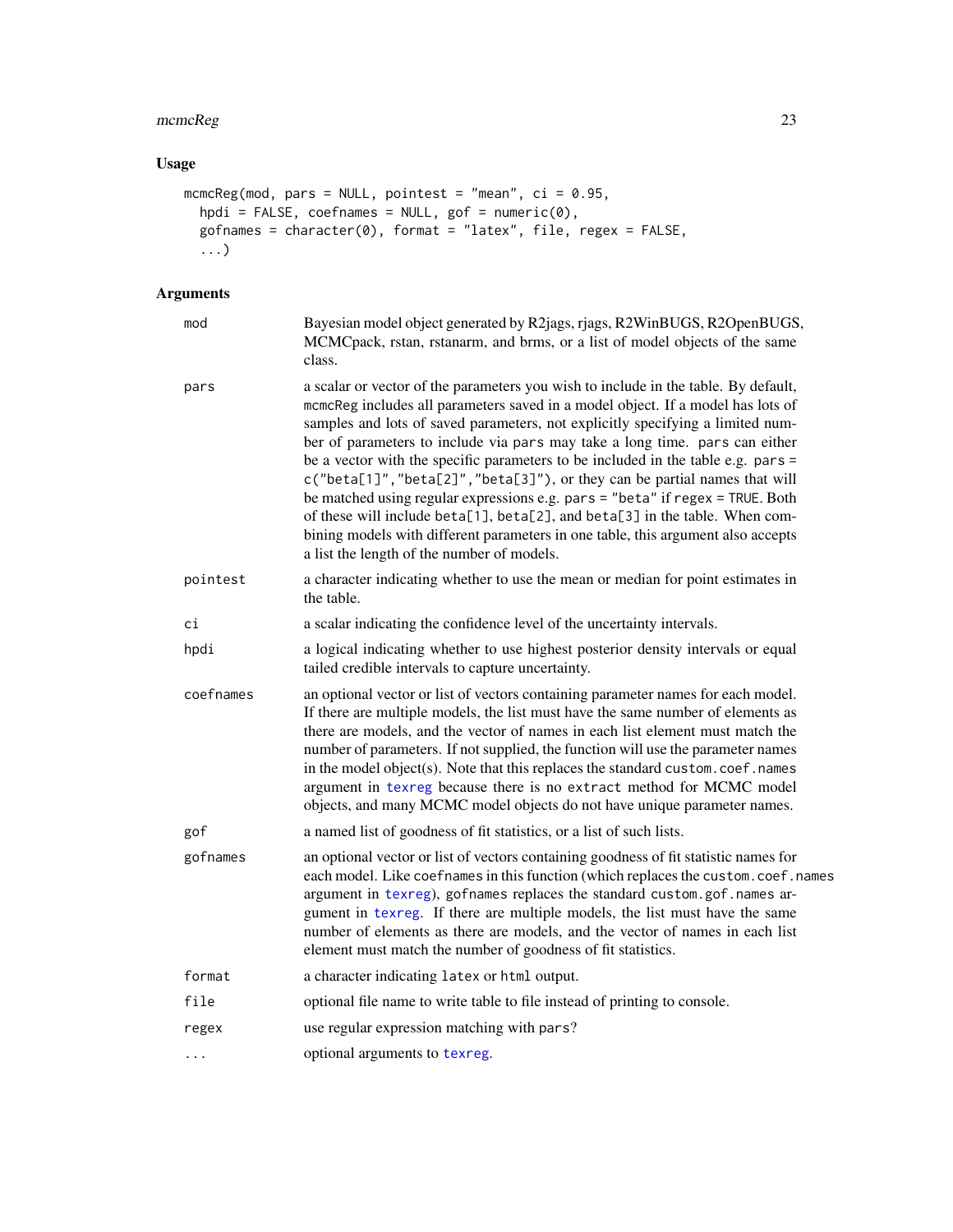# <span id="page-23-0"></span>Details

This function creates LaTeX or HTML regression tables for MCMC Output using the texreg function from the [texreg](#page-0-0) R package

If using custom.coef.map with more than one model, you should rename the parameters in the model objects to ensure that different parameters with the same subscript are not conflated by texreg e.g. beta[1] could represent age in one model and income in another, and texreg would combine the two if you do not rename beta[1] to more informative names in the model objects.

If mod is a brmsfit object or list of brmsfit objects, note that the default brms names for coefficients are b\_Intercept and b, so both of these should be included in par if you wish to include the intercept in the table.

#### Value

A formatted regression table in LaTeX or HTML format.

# Author(s)

Rob Williams, <jayrobwilliams@gmail.com>

```
## simulating data
set.seed(123456)
b0 \le -0.2 # true value for the intercept
b1 <- 0.5 # true value for first beta
b2 <- 0.7 # true value for second beta
n <- 500 # sample size
X1 <- runif(n, -1, 1)
X2 \le runif(n, -1, 1)
Z \le - b0 + b1 * X1 + b2 * X2
pr \leftarrow 1 / (1 + exp(-Z)) # inv logit function
Y \le - rbinom(n, 1, pr)data <- data.frame(cbind(X1, X2, Y))
## formatting the data for jags
datjags <- as.list(data)
datjags$N <- length(datjags$Y)
## creating jags model
model <- function() {
  for(i in 1:N){
    Y[i] ~ dbern(p[i]) ## Bernoulli distribution of y_i
    logit(p[i]) <- mu[i] ## Logit link function
    mu[i] <- b[1] +
     b[2] * X1[i] +
      b[3] * X2[i]
  }
```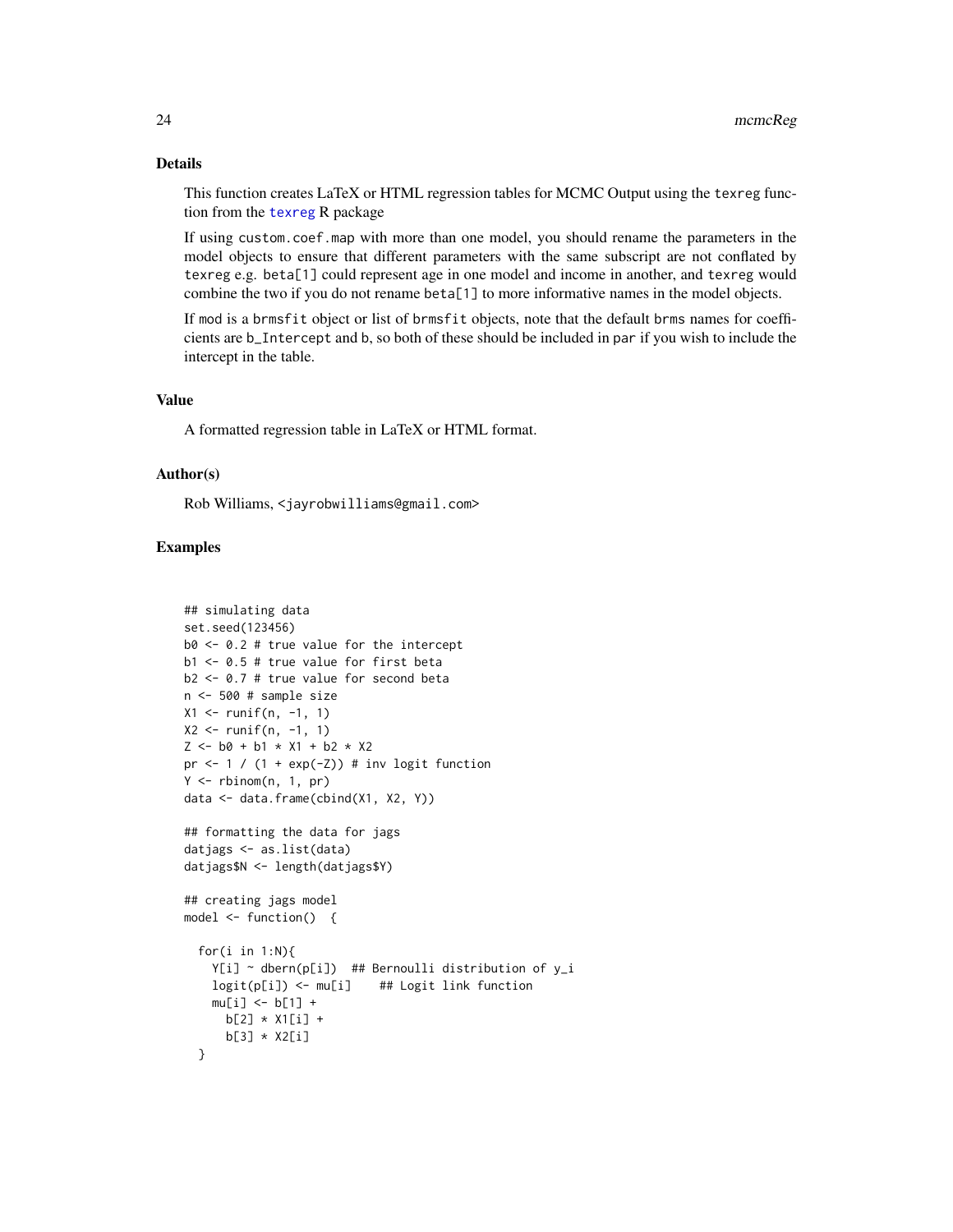```
for(j in 1:3){
   b[j] ~ dnorm(0, 0.001) ## Use a coefficient vector for simplicity
  }
}
params \leq -c("b")inits1 <- list("b" = rep(0, 3))
inits2 <- list("b" = rep(0, 3))
inits <- list(inits1, inits2)
## fitting the model with R2jags
set.seed(123)
fit <- R2jags::jags(data = datjags, inits = inits,
                    parameters.to.save = params, n.chains = 2, n.iter = 2000,
                    n.burnin = 1000, model.file = model)
## generating regression table with all parameters
mcmcReg(fit)
## generating regression table with only betas and custom coefficent names
mcmcReg(fit, pars = c('b'), coefnames = c('Variable 1', 'Variable 2',
                                                   'Variable 3'))
## generating regression tables with all betas and custom names
mcmcReg(fit, coefnames = c('Variable 1', 'Variable 2',
                                   'Variable 3', 'deviance'))
```
<span id="page-24-1"></span>mcmcRocPrc *ROC and Precision-Recall Curves using Bayesian MCMC estimates*

#### Description

Generate ROC and Precision-Recall curves after fitting a Bayesian logit or probit regression using [jags](#page-0-0)

#### Usage

```
mcmcRocPrc(object, yname, xnames, curves, fullsims)
```
#### Arguments

| object | A "riags" object (see jags) for a fitted binary choice model.                                                    |
|--------|------------------------------------------------------------------------------------------------------------------|
| vname  | (character(1))<br>The name of the dependent variable, should match the variable name in the<br>JAGS data object. |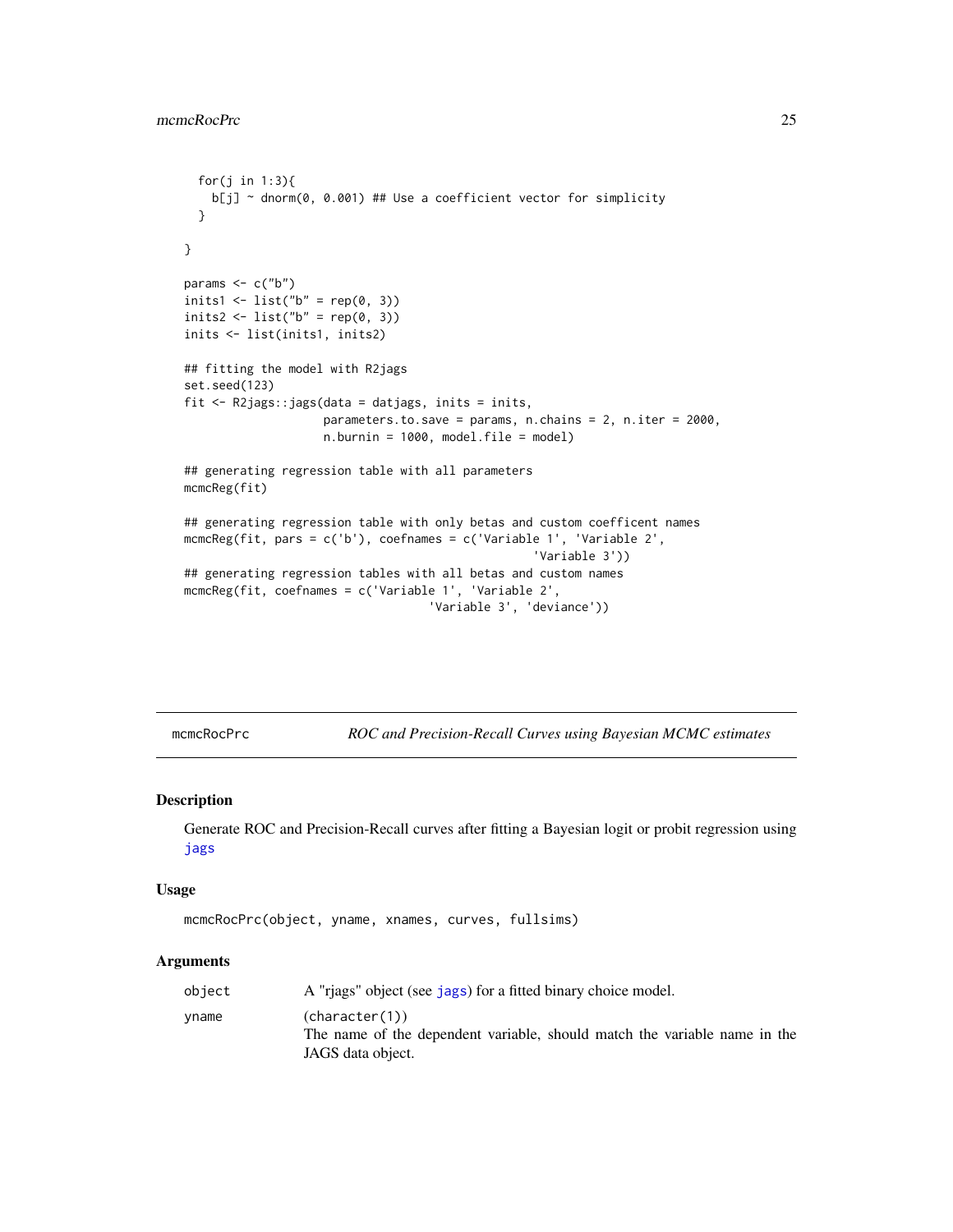<span id="page-25-0"></span>

| xnames   | (base:: character())<br>A character vector of the independent variable names, should match the corre-<br>sponding names in the JAGS data object.                                                              |
|----------|---------------------------------------------------------------------------------------------------------------------------------------------------------------------------------------------------------------|
| curves   | logical indicator of whether or not to return values to plot the ROC or Precision-<br>Recall curves. If set to FALSE (default), results are returned as a list without the<br>extra values.                   |
| fullsims | logical indicator of whether full object (based on all MCMC draws rather than<br>their average) will be returned. Default is FALSE. Note: If TRUE is chosen, the<br>function takes notably longer to execute. |

# Value

Returns a list; the specific structure depends on the combination of the "curves" and "fullsims" argument values.

# References

Beger, Andreas. 2016. "Precision-Recall Curves." Available at SSRN: [http://dx.doi.org/10.](http://dx.doi.org/10.2139/ssrn.2765419) [2139/ssrn.2765419](http://dx.doi.org/10.2139/ssrn.2765419)

# Examples

```
# load simulated data and fitted model (see ?sim_data and ?jags_logit)
data("jags_logit")
```

```
# using mcmcRocPrc
fit_sum <- mcmcRocPrc(jags_logit,
                     yname = "Y",xnames = c("X1", "X2"),
                     curves = TRUE,
                     fullsims = FALSE)
```

| mcmcRocPrcGen | ROC and Precision-Recall Curves using Bayesian MCMC estimates |
|---------------|---------------------------------------------------------------|
|               | generalized                                                   |

# Description

This function generates ROC and Precision-Recall curves after fitting a Bayesian logit or probit regression. For fast calculation for from an "rjags" object use [mcmcRocPrc](#page-24-1)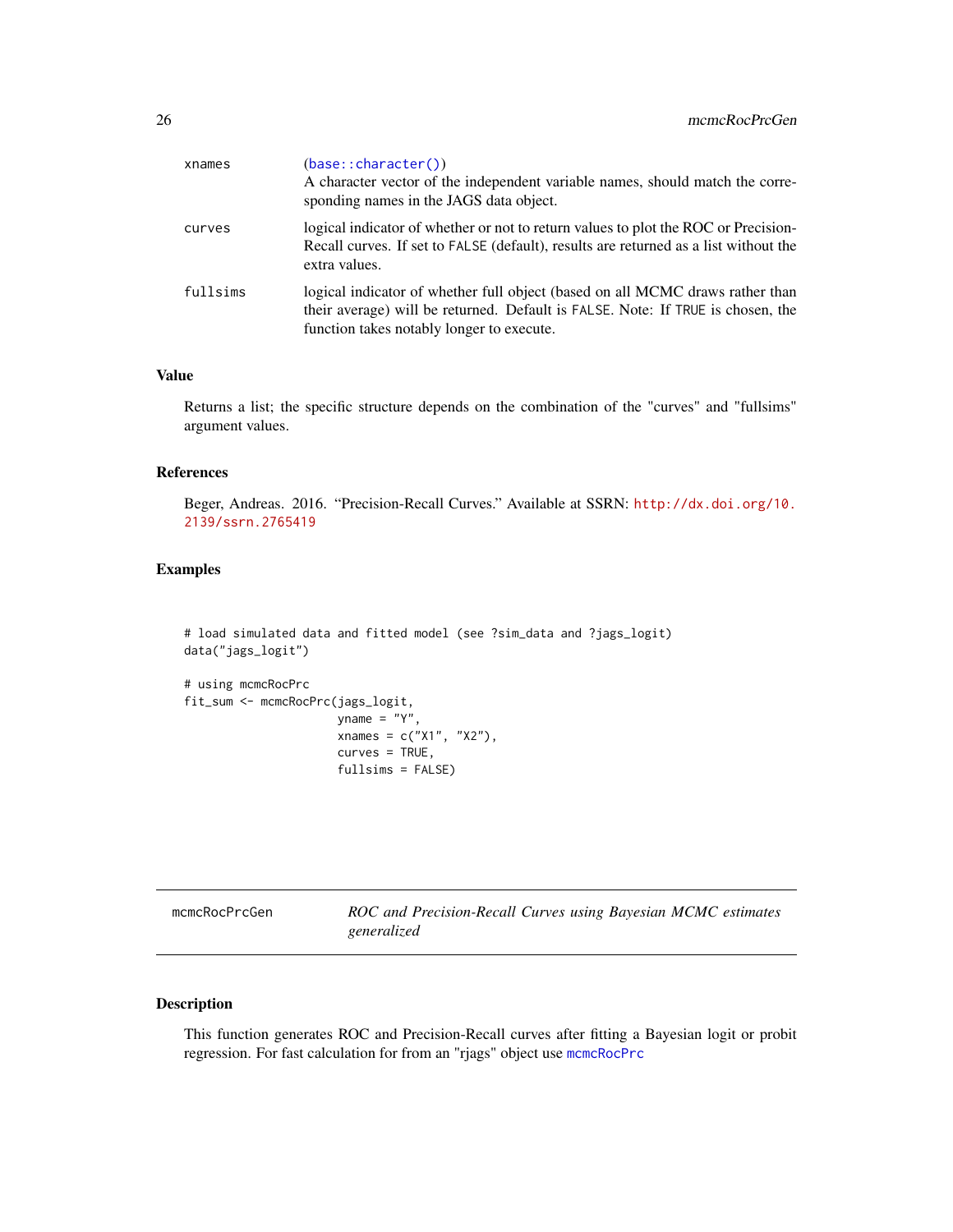# mcmcRocPrcGen 27

# Usage

```
mcmcRocPrcGen(modelmatrix, mcmcout, modelframe, curves = FALSE,
  link = "logit", fullsims = FALSE)
```
# Arguments

| model matrix, including intercept (if the intercept is among the parameters esti-<br>mated in the model). Create with model.matrix(formula, data). Note: the order<br>of columns in the model matrix must correspond to the order of columns in the<br>matrix of posterior draws in the mcmcout argument. See the mcmcout argument                                                                                                                                                                                                                                                                                                                                                                                                                                                                                                          |
|---------------------------------------------------------------------------------------------------------------------------------------------------------------------------------------------------------------------------------------------------------------------------------------------------------------------------------------------------------------------------------------------------------------------------------------------------------------------------------------------------------------------------------------------------------------------------------------------------------------------------------------------------------------------------------------------------------------------------------------------------------------------------------------------------------------------------------------------|
| posterior distributions of all logit coefficients, in matrix form. This can be cre-<br>ated from rstan, MCMCpack, R2jags, etc. and transformed into a matrix using<br>the function as.mcmc() from the coda package for jags class objects, as.matrix()<br>from base R for mcmc, mcmc.list, stanreg, and stanfit class objects, and<br>object\$sims.matrix for bugs class objects. Note: the order of columns in this<br>matrix must correspond to the order of columns in the model matrix. One can<br>do this by examining the posterior distribution matrix and sorting the variables<br>in the order of this matrix when creating the model matrix. A useful function<br>for sorting column names containing both characters and numbers as you create<br>the matrix of posterior distributions is mixedsort () from the gtools package. |
| model frame in matrix form. Can be created using as.matrix(model.frame(formula,                                                                                                                                                                                                                                                                                                                                                                                                                                                                                                                                                                                                                                                                                                                                                             |
| logical indicator of whether or not to return values to plot the ROC or Precision-<br>Recall curves. If set to FALSE (default), results are returned as a list without the                                                                                                                                                                                                                                                                                                                                                                                                                                                                                                                                                                                                                                                                  |
| type of generalized linear model; a character vector set to "logit" (default) or                                                                                                                                                                                                                                                                                                                                                                                                                                                                                                                                                                                                                                                                                                                                                            |
| logical indicator of whether full object (based on all MCMC draws rather than<br>their average) will be returned. Default is FALSE. Note: If TRUE is chosen, the                                                                                                                                                                                                                                                                                                                                                                                                                                                                                                                                                                                                                                                                            |
|                                                                                                                                                                                                                                                                                                                                                                                                                                                                                                                                                                                                                                                                                                                                                                                                                                             |

#### Details

This function generates ROC and precision-recall curves after fitting a Bayesian logit or probit model.

#### Value

This function returns a list with 4 elements:

- area\_under\_roc: area under ROC curve (scalar)
- area\_under\_prc: area under precision-recall curve (scalar)
- prc\_dat: data to plot precision-recall curve (data frame)
- roc\_dat: data to plot ROC curve (data frame)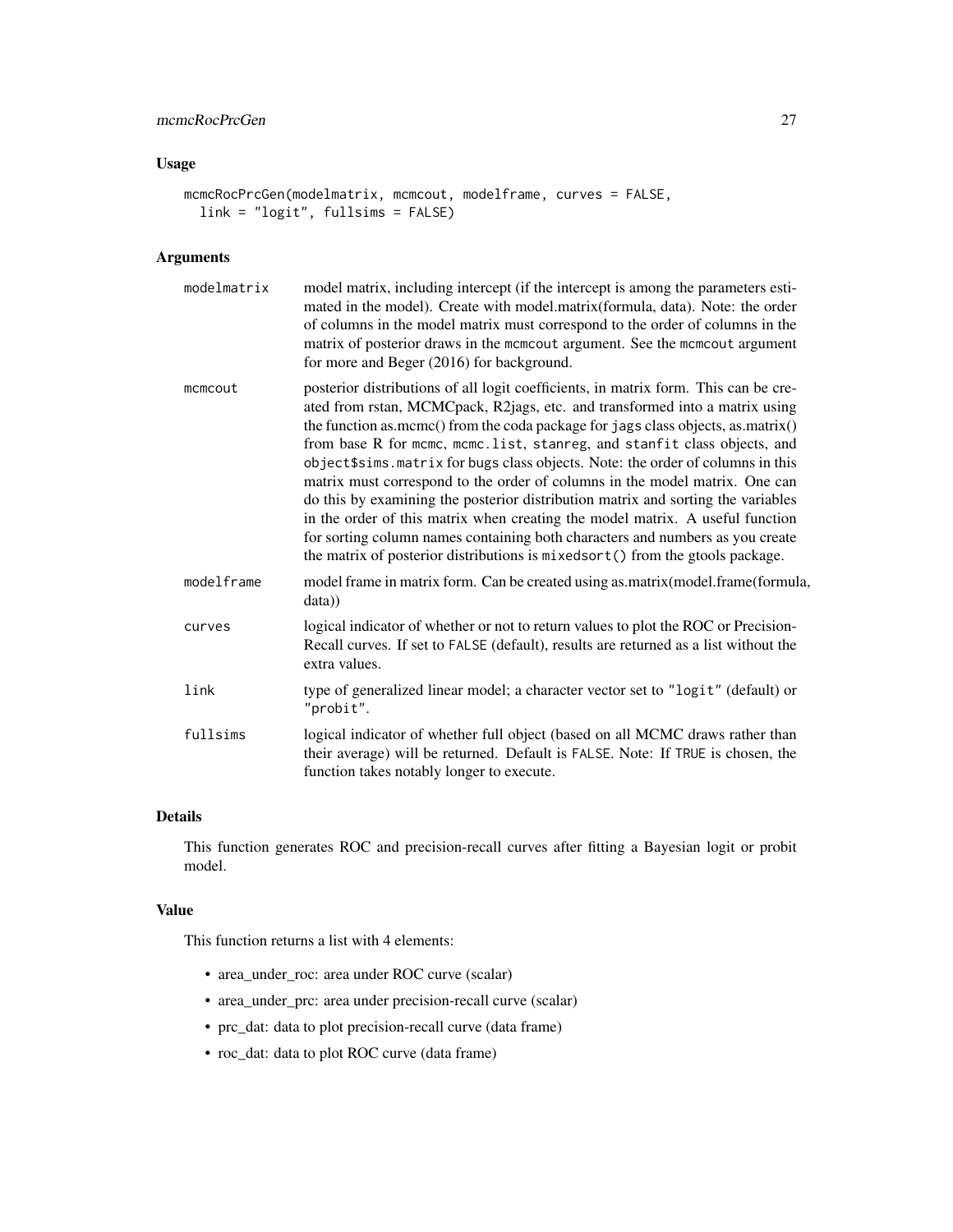#### References

Beger, Andreas. 2016. "Precision-Recall Curves." Available at SSRN: https://ssrn.com/Abstract=2765419. http://dx.doi.org/10.2139/ssrn.2765419.

```
# simulating data
```

```
set.seed(123456)
b0 <- 0.2 # true value for the intercept
b1 <- 0.5 # true value for first beta
b2 <- 0.7 # true value for second beta
n <- 500 # sample size
X1 <- runif(n, -1, 1)
X2 \le runif(n, -1, 1)
Z \le - b0 + b1 \times X1 + b2 \times X2pr \leftarrow 1 / (1 + exp(-Z)) # inv logit function
Y \le - rbinom(n, 1, pr)data <- data.frame(cbind(X1, X2, Y))
# formatting the data for jags
datjags <- as.list(data)
datjags$N <- length(datjags$Y)
# creating jags model
model \leq function() {
  for(i in 1:N){
    Y[i] ~ dbern(p[i]) ## Bernoulli distribution of y_i
    logit(p[i]) <- mu[i] ## Logit link function
    mu[i] <- b[1] +
      b[2] * X1[i] +b[3] * X2[i]
  }
  for(j in 1:3){
    b[j] ~ dnorm(0, 0.001) ## Use a coefficient vector for simplicity
  }
}
params \leq c("b")
inits1 <- list("b" = rep(0, 3))
inits2 <- list("b" = rep(0, 3))
inits <- list(inits1, inits2)
## fitting the model with R2jags
set.seed(123)
fit <- R2jags::jags(data = datjags, inits = inits,
                    parameters.to.save = params, n.chains = 2, n.iter = 2000,
```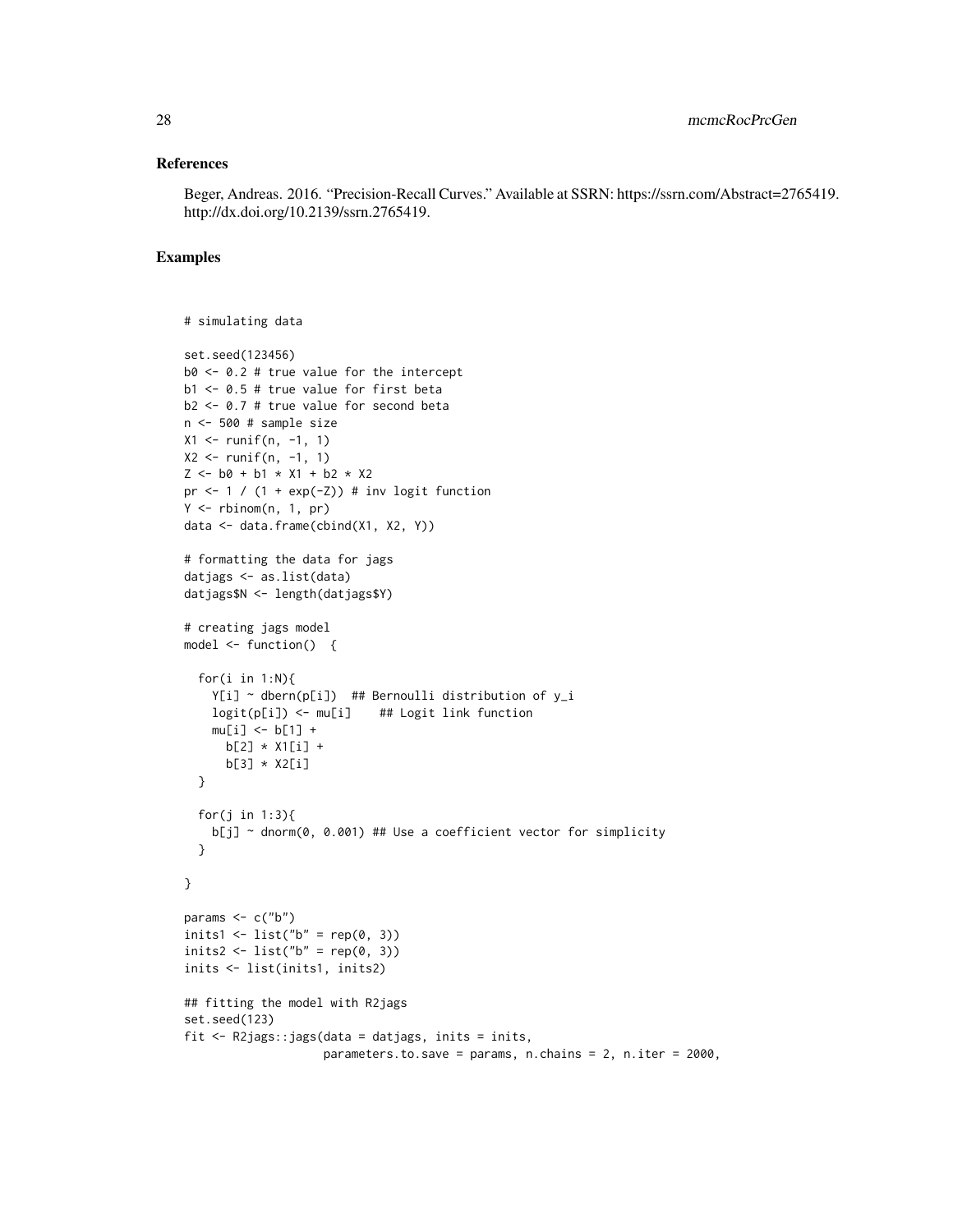#### <span id="page-28-0"></span>mcmcTab 29

```
n.burnin = 1000, model.file = model)
# processing the data
mm \le model.matrix(Y \sim X1 + X2, data = data)
xframe \leq as.matrix(model.frame(Y \sim X1 + X2, data = data))
mcmc <- coda::as.mcmc(fit)
mcmc_mat <- as.matrix(mcmc)[, 1:ncol(xframe)]
# using mcmcRocPrcGen
fit_sum <- mcmcRocPrcGen(modelmatrix = mm,
                      modelframe = xframe,
                      mcmcout = mcmc_mat,
                      curves = TRUE,
                      fullsims = FALSE)
```
mcmcTab *Summarize Bayesian MCMC Output R function for summarizing MCMC output in a regression-style table.*

# Description

Summarize Bayesian MCMC Output R function for summarizing MCMC output in a regression-style table.

# Usage

```
mcmcTab(sims, ci = c(0.025, 0.975), pars = NULL, Pr = FALSE,
 ROPE = NULL, regex = FALSE)
```
#### Arguments

| sims  | Bayesian model object generated by R2jags, rjags, R2WinBUGS, R2OpenBUGS,<br>MCMCpack, rstan, and rstanarm.                                                                                                                                                                                                                                                                                                           |
|-------|----------------------------------------------------------------------------------------------------------------------------------------------------------------------------------------------------------------------------------------------------------------------------------------------------------------------------------------------------------------------------------------------------------------------|
| сi    | desired level for credible intervals; defaults to $c(0.025, 0.975)$ .                                                                                                                                                                                                                                                                                                                                                |
| pars  | character vector of parameters to be printed; defaults to NULL (all parameters are<br>printed). If not NULL, the user can either specify the exact names of parameters<br>to be printed (e.g. c("alpha", "beta1", "beta2")) or part of a name so that all<br>parameters containing that name will be printed (e.g. "beta" will print beta1,<br>beta2, etc.).                                                         |
| Pr    | print percent of posterior draws with same sign as median; defaults to FALSE.                                                                                                                                                                                                                                                                                                                                        |
| ROPE  | defaults to NULL. If not NULL, a vector of two values defining the region of prac-<br>tical equivalence ("ROPE"); returns % of posterior draws to the left/right of<br>ROPE. For this quantity to be meaningful, all parameters must be on the same<br>scale (e.g. standardized coefficients or first differences). See Kruschke (2013,<br>Journal of Experimental Psychology 143(2): 573-603) for more on the ROPE. |
| regex | use regular expression matching with pars?                                                                                                                                                                                                                                                                                                                                                                           |
|       |                                                                                                                                                                                                                                                                                                                                                                                                                      |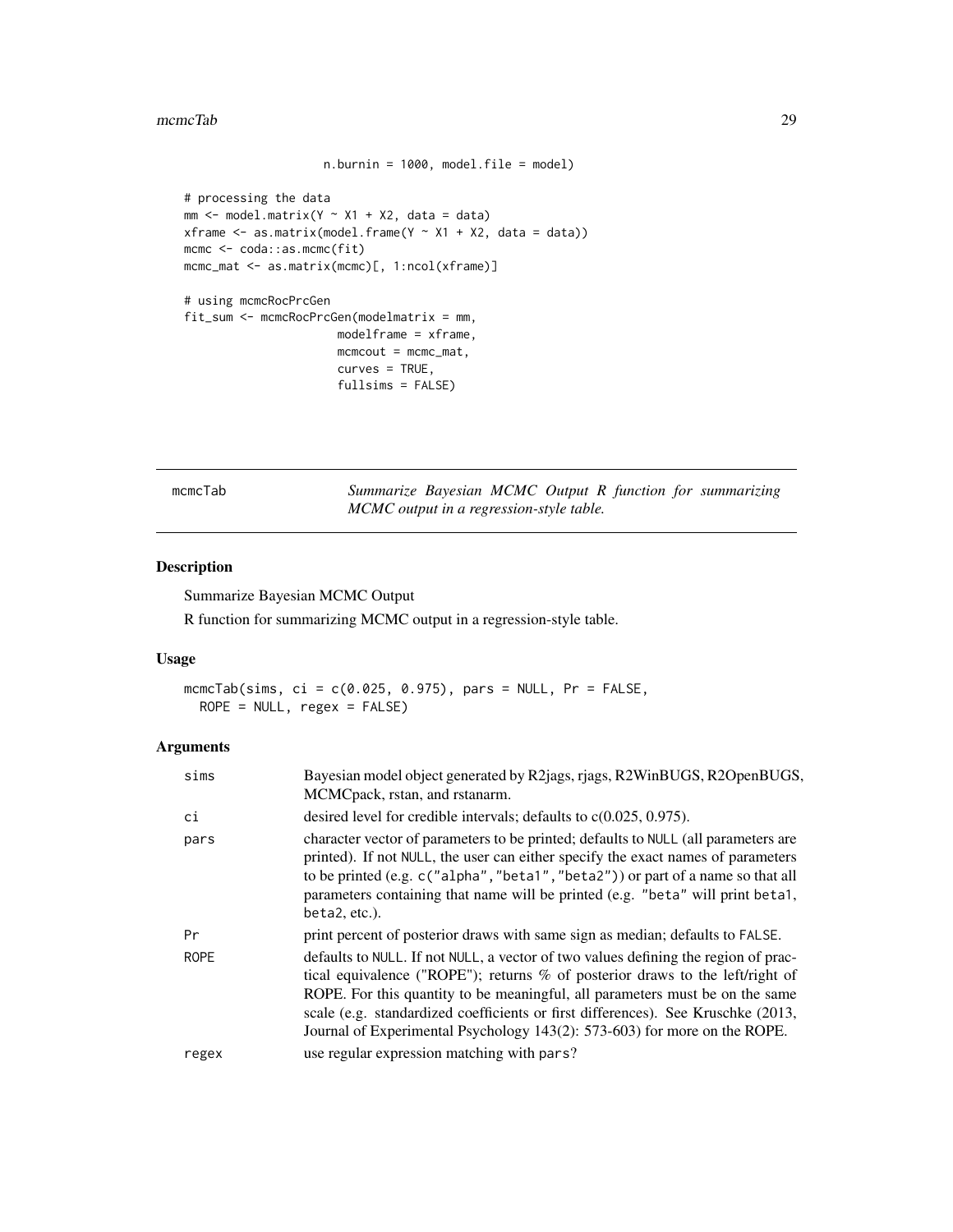# <span id="page-29-0"></span>Value

a data frame containing MCMC summary statistics.

#### References

Kruschke, John K. 2013. "Bayesian Estimation Supersedes the T-Test." Journal of Experimental Psychology: General 142 (2): 573–603. https://doi.org/10.1037/a0029146.

#### Examples

```
data("jags_logit")
## printing out table
object <- mcmcTab(jags_logit,
         ci = c(0.025, 0.975),
          pars = NULL,
         Pr = FALSE,
          ROPE = NULLobject
```
#### sim\_data *Simulated data for examples*

# Description

Simulated data to fit example models against

#### Usage

sim\_data

#### Format

a data.frame

```
## simulating data
set.seed(123456)
b0 <- 0.2 # true value for the intercept
b1 <- 0.5 # true value for first beta
b2 <- 0.7 # true value for second beta
n <- 500 # sample size
X1 <- runif(n, -1, 1)
```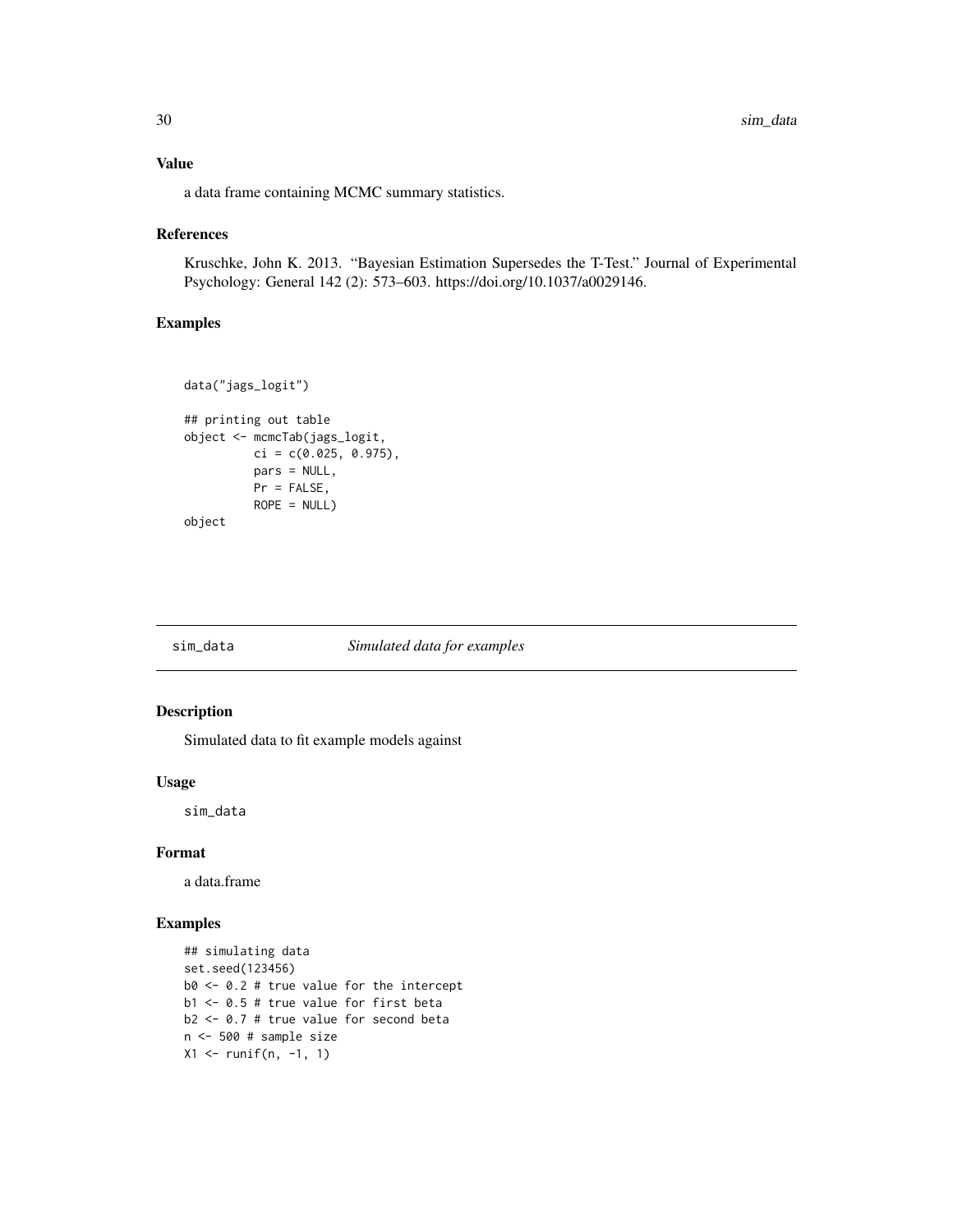```
X2 \le runif(n, -1, 1)
Z \le - b0 + b1 \times X1 + b2 \times X2pr <-1 / (1 + \exp(-Z)) # inv logit function
Y \leftarrow \text{rbinom}(n, 1, pr)sim_data <- data.frame(cbind(X1, X2, Y))
```
sim\_data\_interactive *Simulated data for examples*

# Description

Simulated data to fit example models against

#### Usage

sim\_data\_interactive

# Format

a data.frame

# Examples

```
set.seed(123456)
b0 \le -0.2 # true value for the intercept
b1 <- 0.5 # true value for first beta
b2 \le -0.7 # true value for second beta
b3 \le -0.3 # true value for second beta
n <- 500 # sample size
X1 <- runif(n, -1, 1)
X2 \le runif(n, -1, 1)
Z_interactive <- b0 + b1 \times X1 + b2 \times X2 + b3 \times (X1 \times X2)Y_interactive <- rnorm(n, Z_interactive, 1)
sim\_data\_interactive \leftarrow data frame(cbind(X1, X2, Y = Y_interactive))
```
sim\_data\_interactive\_cat

*Simulated data for examples*

#### Description

Simulated data to fit example models against

#### Usage

sim\_data\_interactive\_cat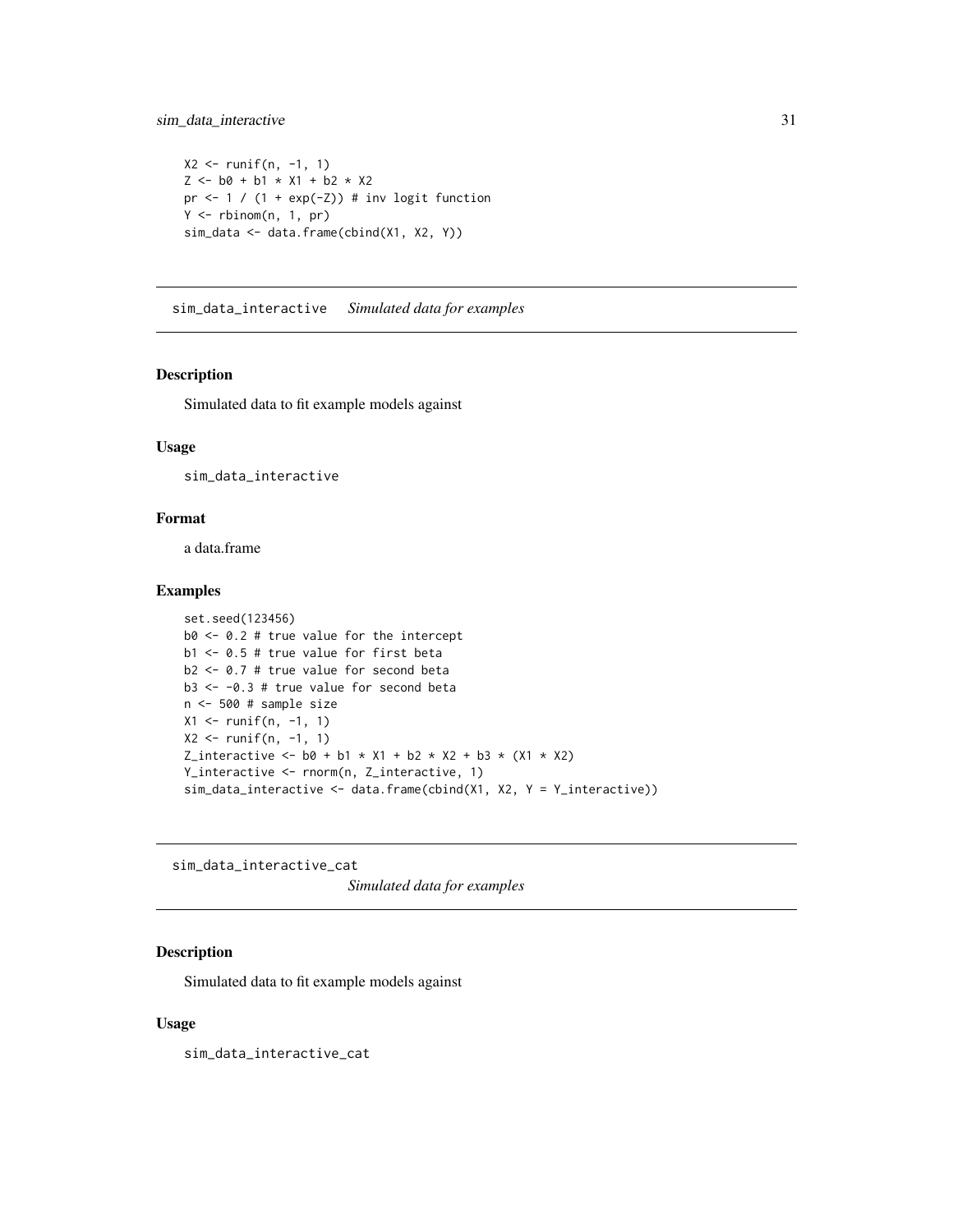# Format

a data.frame

# Examples

set.seed(123456) b0 <- 0.2 # true value for the intercept b1 <- 0.5 # true value for first beta b2 <- 0.7 # true value for second beta b3 <- -0.3 # true value for second beta n <- 500 # sample size  $X1$  <- runif(n, -1, 1) X3 <- rbinom(n, 5, .23) Z\_interactive\_cat <-  $b0 + b1 \times X1 + b2 \times X3 + b3 \times (X1 \times X3)$ Y\_interactive\_cat <- rnorm(n, Z\_interactive\_cat, 1) sim\_data\_interactive\_cat <- data.frame(cbind(X1, X3, Y = Y\_interactive\_cat))